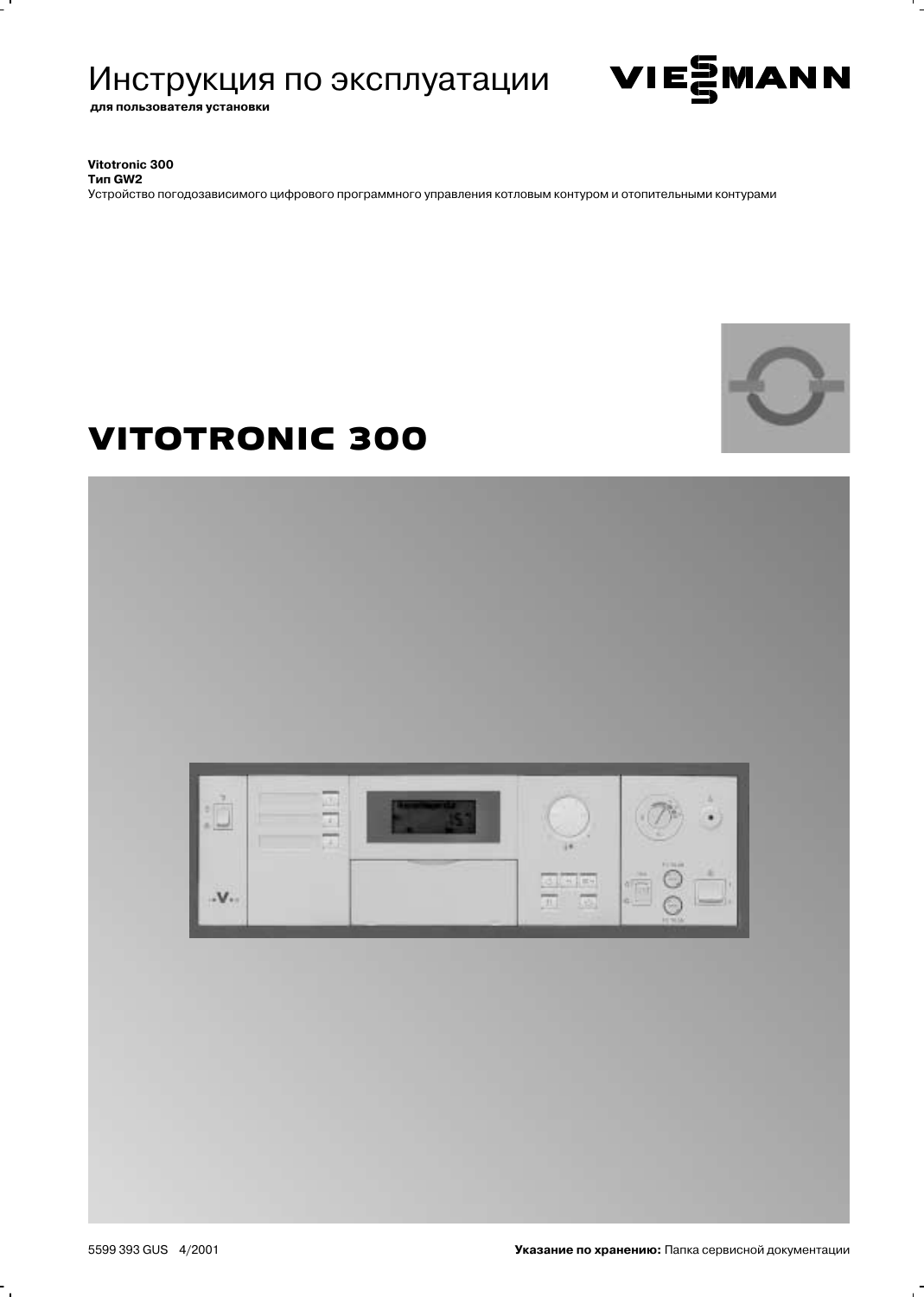# Для Вашей безопасности

Во избежание опасностей, физического и материального ущерба просим строго придерживаться данных указаний по технике 7 [ безопасности.

### При обнаружении запаха газа

- Не курить! Принять меры к недопущению открытого огня и искрообразования (например, не включать и не выключать свет и электроприборы)
- Открыть двери и окна
- Закрыть запорный газовый кран
- Покинув здание, сообщить в специализированную фирму по отопительной технике или монтажную организацию, работающую на договорных началах
- Соблюдать правила техники безопасности, установленные газоснабжающей организацией (см. газовый счетчик) и специализированной фирмой по отопительной технике (см. протокол ввода в эксплуатацию или инструктажа).

#### При опасности

- Немедленно обесточить установку, например, вывернув отдельный предохранитель или выключив главный выключатель (но не при наличии запаха газа)
- Закрыть запорные вентили в линиях подачи жидкого горючего или запорный газовый кран
- Для тушения пожара использовать соответствующий огнетушитель.

#### Работы на приборе

Монтаж, первичный ввод в эксплуатацию, техническое обслуживание и ремонт прибора должны выполняться уполномоченным квалифицированным персоналом (фирмой по отопительной технике/монтажной организацией, работающей на договорных началах) (см. Нормы EN 50 110, часть 1 и VDE 1000, часть 10).

Перед проведением работ на приборе/ отопительной установке их необходимо обесточить (например, вывернув отдельный предохранитель или выключив главный выключатель) и принять меры по предотвращению их повторного включения.

При использовании в качестве топлива газа, кроме того, закрыть запорный газовый кран и предохранить его от случайного открывания.

### Монтаж дополнительных компонентов

Монтаж дополнительных компонентов, которые не были испытаны с водогрейным котлом, может отрицательно повлиять на его функционирование. Гарантия и ответственность не распространяются на повреждения, вызванные несоблюдением этого указания.

#### Требования к помещению для уста-HORKH

- Воздух не должен быть загрязнен галогенированными углеводородами (содержатся, например, в аэрозолях, красках, растворителях и чистящих средствах)
- Не должно быть сильного запыления
- Не допускается длительная высокая влажность воздуха
- Должна быть предусмотрена защита от замерзания
- Температура окружающей среды должна составлять не более 35 °С
- Обеспечить хорошую приточную вентиляцию и не закрывать отверстия для приточного воздуха (если имеются).

# Сообщение о готовности

В течение 4 недель после первичного ввода отопительной установки в эксплуатацию пользователь обязан сообщить об этом мастеру по надзору за дымовыми трубами и газоходами.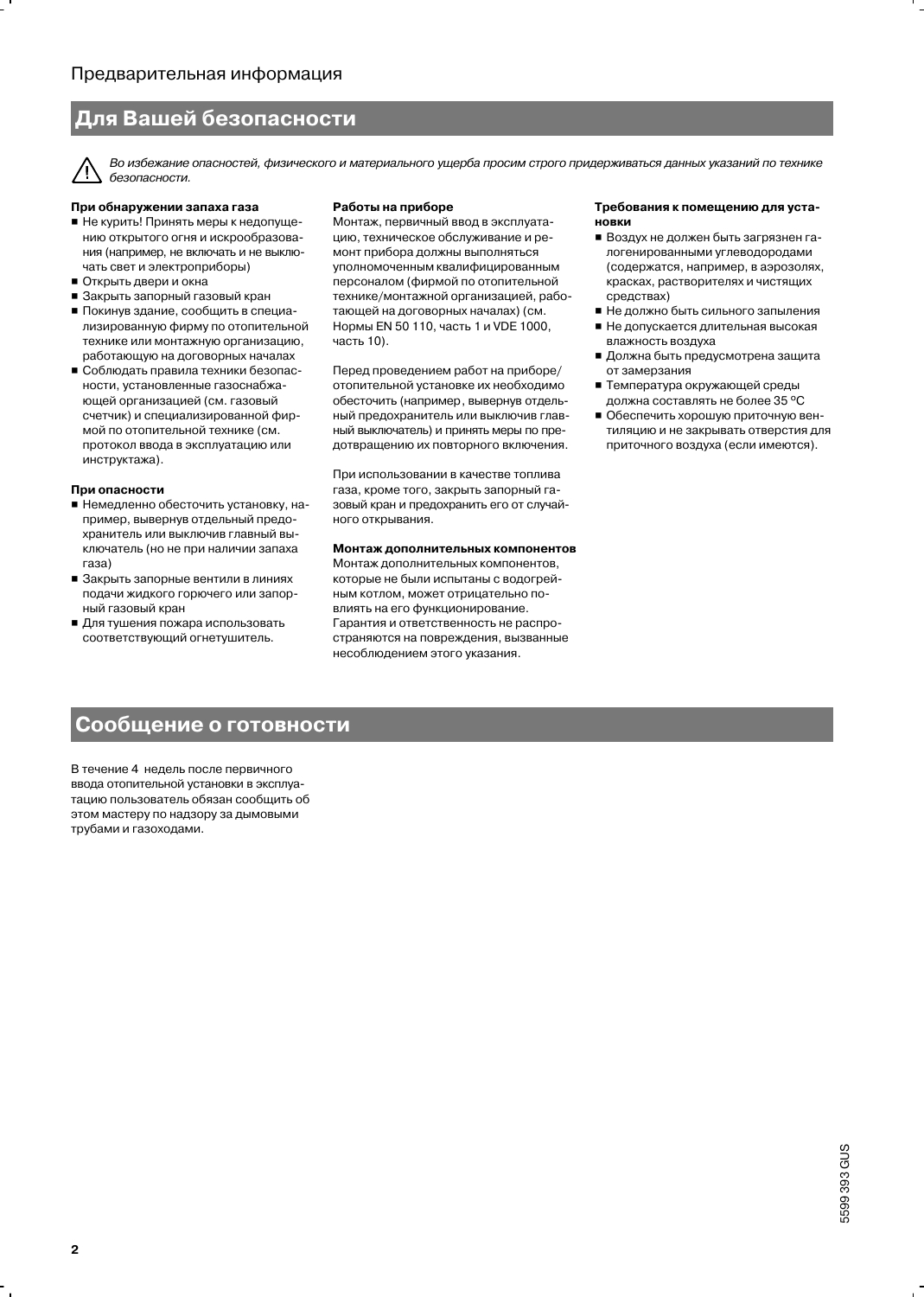# Оглавление

Стр.

۰.

| Важные указания        |                                                                           |                |  |
|------------------------|---------------------------------------------------------------------------|----------------|--|
|                        | Предварительная информация                                                |                |  |
|                        |                                                                           |                |  |
|                        |                                                                           |                |  |
| Краткая инструкция     | Основные уставки                                                          |                |  |
|                        |                                                                           | $\overline{4}$ |  |
|                        |                                                                           |                |  |
|                        |                                                                           | -5             |  |
|                        | Выбор отопительного контура перед каждой настройкой и каждым              |                |  |
|                        |                                                                           | 6              |  |
|                        |                                                                           |                |  |
|                        | Изменение температуры помещения (дневной и ночной)                        | 8              |  |
|                        | Использование функций комфортного отопления                               |                |  |
|                        |                                                                           |                |  |
|                        |                                                                           |                |  |
| Справочное руководство | Включение и выключение                                                    |                |  |
|                        | <b>Установки</b>                                                          |                |  |
|                        |                                                                           |                |  |
|                        |                                                                           |                |  |
|                        |                                                                           |                |  |
|                        |                                                                           |                |  |
|                        | Выбор нужного языка пополнительно полности по температивного данности. 20 |                |  |
|                        |                                                                           |                |  |
|                        | Опрос                                                                     |                |  |
|                        |                                                                           |                |  |
|                        |                                                                           |                |  |
| Информация             | Что делать, если                                                          |                |  |
|                        | Специальные сообщения политиками политиками политиками и 25               |                |  |
|                        | Диагностика и устранение неисправностей попататов составиват в 26         |                |  |
|                        | Указания по техническому обслуживанию и чистке оборудова-                 |                |  |
|                        | ния и удалению аккумуляторной батареи попататовности по затем и 29        |                |  |

 $\ddot{\phantom{0}}$ 

 $\mathbf{r}$ 

**-**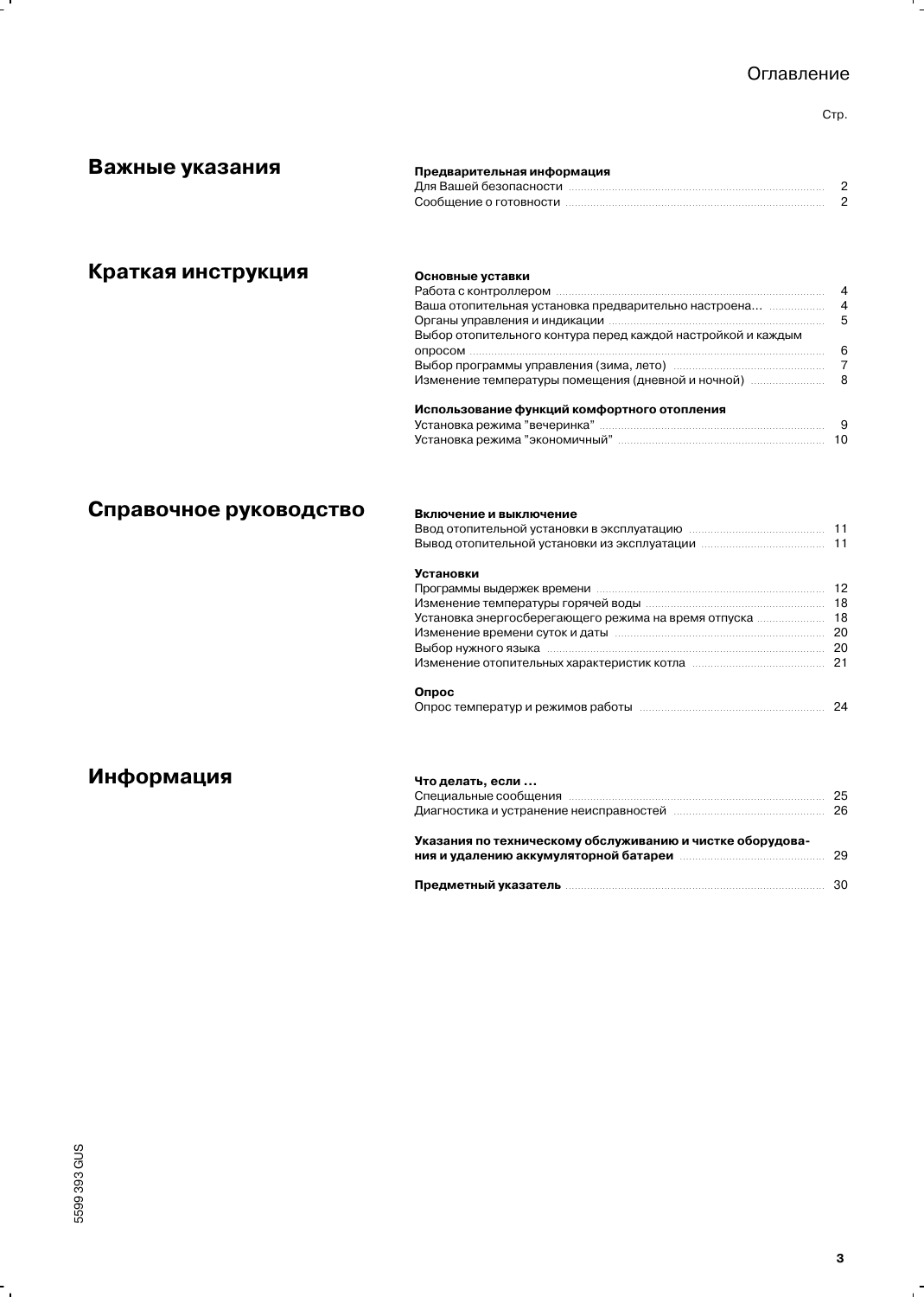## Основные уставки

# Работа с контроллером



Все уставки отопительной установки можно задать в централизованном порядке с контроллера и встроенного в него блока управления.

Если установка оснащена устройствами дистанционного управления, уставки можно задать и с этого устройства.



Инструкция по эксплуатации устройства дистанционного управления

См. также главу "Специальные сообщения" настоящей Инструкции.

Блок управления закрыт крышкой.

Чтобы открыть крышку, надо слегка потянуть за ее верхнюю кромку. Закончив операции по выставлению настроек, надо вновь закрыть крышку.



## Ваша отопительная установка предварительно настроена...

Контроллер предварительно настроен на заводе на стандартный режим работы. Таким образом, Ваша отопительная установка находится в состоянии готовности. Заводскую первичную настройку можно менять в индивидуальном порядке.

### День недели и время суток (по сред-

неевропейскому времени) уже настроены на заводе. Переход на зимнее/летнее время происходит автоматически.

#### Программа управления

установлена на режим "Отопление и горячая вода", т.е. отопление помещений и приготовление горячей воды происходит по программам выдержек времени.

### Программы выдержек времени

Между 6.00 и 22.00 осуществляется отопление помещений при нормальной температуре помещения, между 5.30 и 22.00 - приготовление горячей воды (если имеется емкостный водонагреватель).

Между 22.00 и 6.00 помещения обогреваются при пониженной температуре помещения (активизируется функция защиты от замерзания, 3 °С).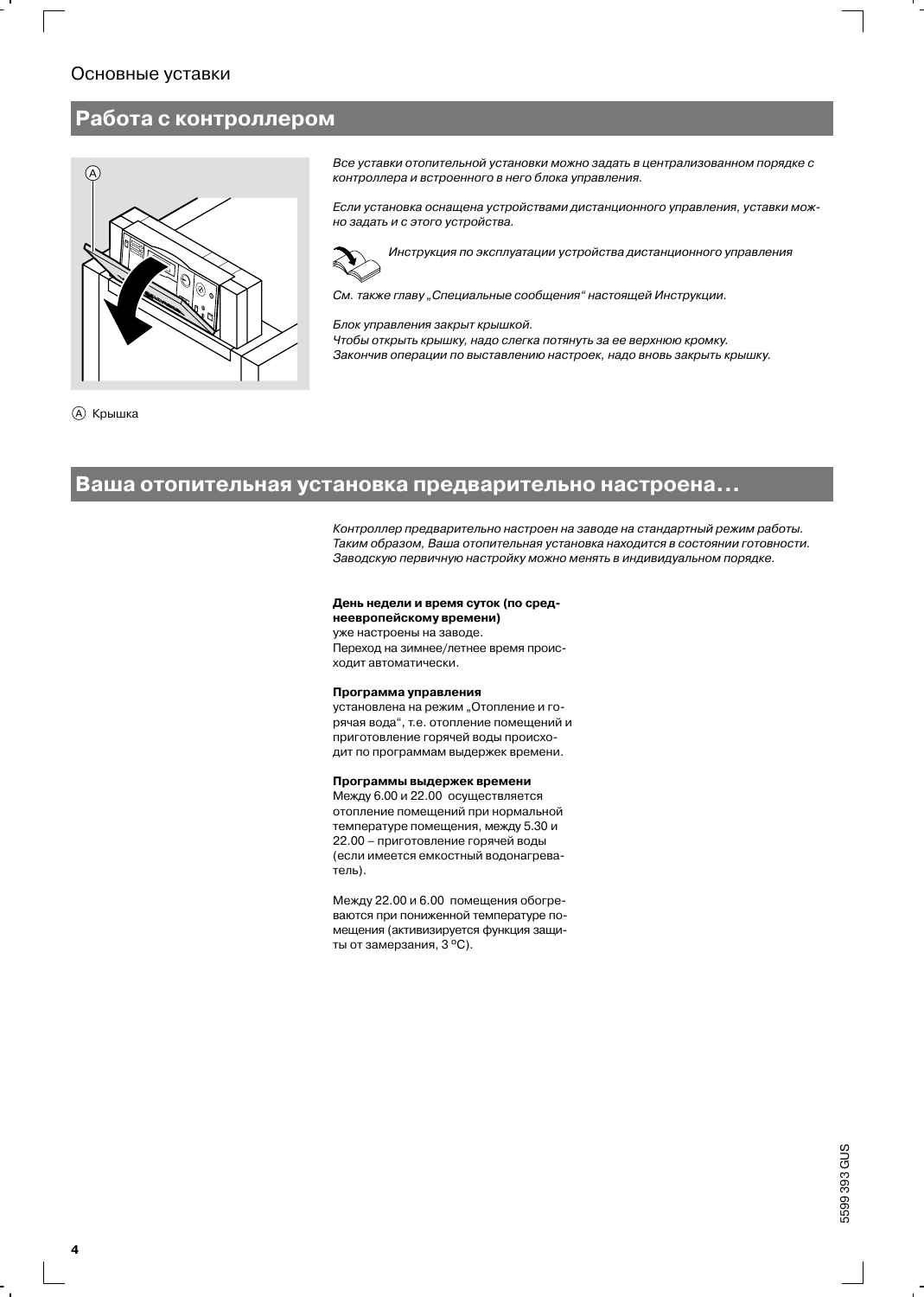# Основные уставки

# Органы управления и индикации



5599 393 GUS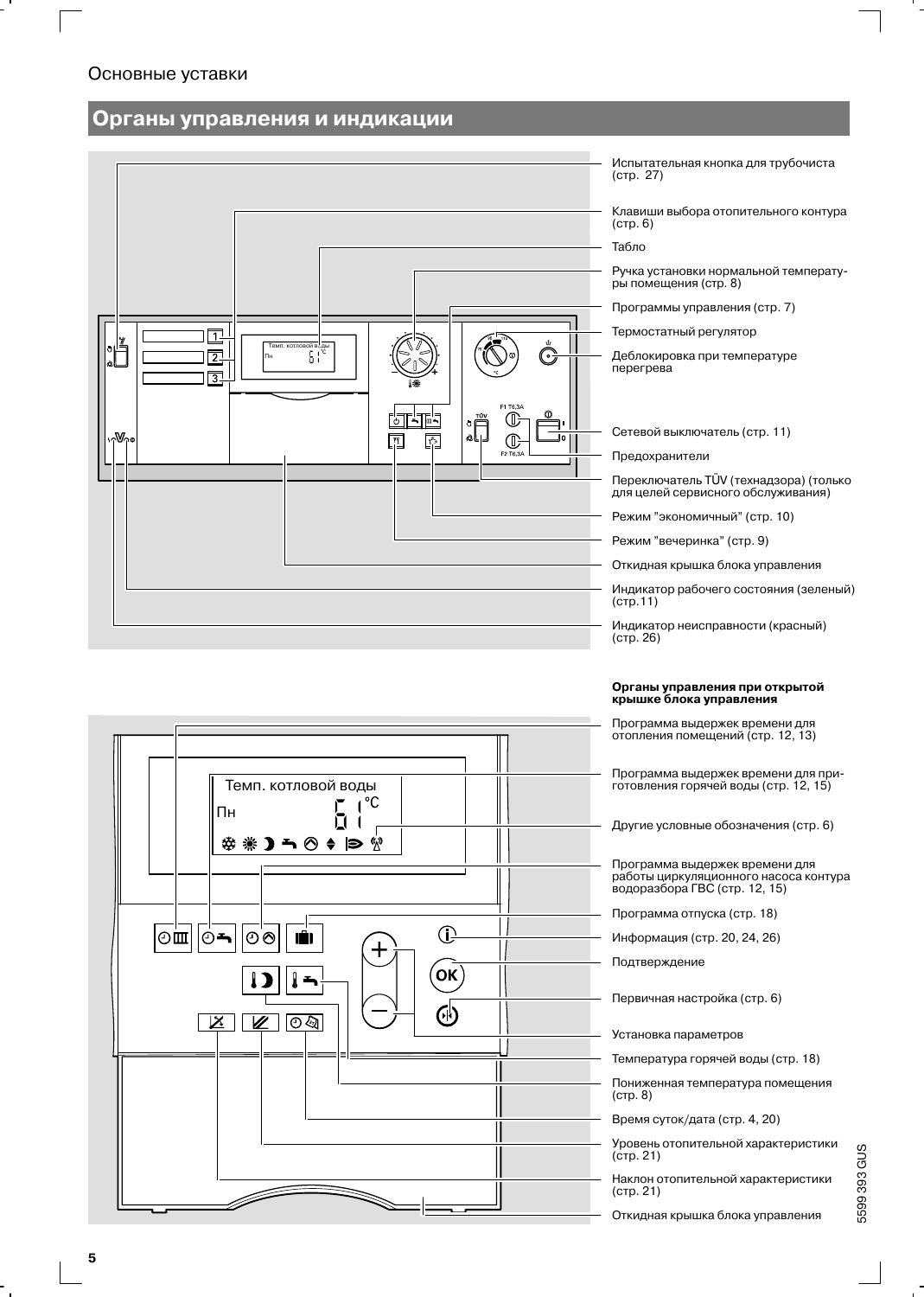# Основные уставки

## Органы управления и индикации (продолжение)

#### Другие условные обозначения, выводимые на табло

(появляются только в зависимости от исполнения установки и соответствующего пежима)

- « опасность замерзания
- 淼 отопление помещений при нормальной температуре помещения
- $\mathbf{v}$ отопление помешений при пониженной температуре помещения
- приготовление горячей воды, работает циркуляционный насос греющего контура емкостного водонагревателя
- работает циркуляционный насос отопительного контура
- смеситель открыт
- смеситель закрыт
- b Включена горелка
- прием сигналов точного времени q,

#### Регулировка контраста табло

Открыть крышку блока управления и нажать  $\circledR$ , одновременно с помощью  $\oplus$ или  $\ominus$  отрегулировать контраст.

#### Первичная настройка (+)

Все измененные значения возвращаются к первичной заводской настройке.

#### Мигание значений

Символы, мигающие на табло, указывают на возможность проведения изменений.

# Выбор отопительного контура перед каждой настройкой и каждым опросом

Если отопительная установка имеет только один отопительный контур, можно сразу приступать к выполнению всех настроек.

Если же отопительная установка имеет два или три отопительных контура, то перед началом каждой настройки и каждого опроса надо выбрать настраиваемый отопительный контур.

| Клавиша выбора отопительного контура   1 | служит для выбора отопительного кон- |
|------------------------------------------|--------------------------------------|
|                                          | тура 1 без смесителя                 |
|                                          | (контура установки)                  |
| Клавиша выбора отопительного контура   2 | служит для выбора отопительного кон- |
|                                          | тура 2 со смесителем                 |
| Клавиша выбора отопительного контура   3 | служит для выбора отопительного кон- |
|                                          | тура 3 со смесителем                 |

Каждый отопительный контур отдельно помечен Вашим специалистом по отопительной технике.



Нажать [1] или [2] или [3]; при этом выделяются подсветкой следующие клавиши: ■ клавиша выбора отопительного контура

- текущая программа управления (см. стр. 7)
- режим "вечеринка" или "экономичный" (если настроены) (см. стр. 9 и 10).

Теперь можно приступать к выполнению настроек для выбранного отопительного контура.

> Если Вы перед началом настройки забыли выбрать нужный отопительный контур, то на табло появится подсказка "Сначала нажать клавишу 1 или 2" либо "Сначала нажать клавишу 1, 2 или 3".

> Если настройки больше не выполняются, то через короткое время подсветка клавиш гаснет.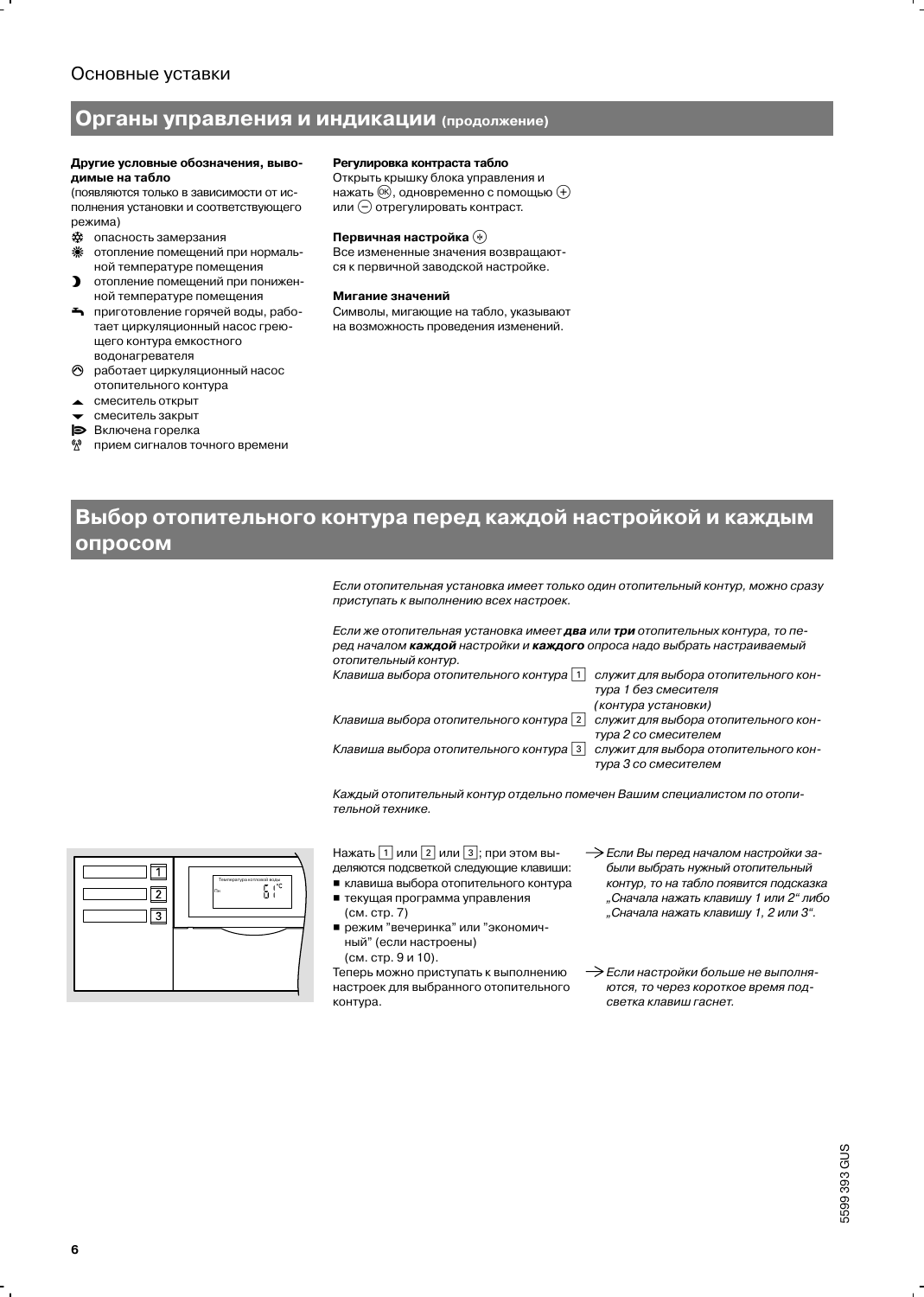# Выбор программы управления (зима, лето)

- 1. Нажать клавишу выбора отопительного контура; клавиша выделяется подсветкой.
- 2. Программу управления можно выбрать с помощью клавиш [ ], [ ] или [ ⊙

### Отопление и горячая вода

- Отопление помещений попеременно с нормальной и пониженной температурой помещения (температурой защиты от замерзания) согласно установленной программе выдержек времени
- Приготовление горячей воды (если есть емкостный водонагреватель) и циркуляционный насос контура водоразбора ГВС (если есть) включаются согласно установленной программе выдержек времени
- Защита от замерзания водогрейного котла и емкостного водонагревателя

### Только горячая вода

- Без отопления помещения
- Приготовление горячей воды (если есть емкостный водонагреватель) и циркуляционный насос контура водоразбора ГВС (если есть) включаются согласно установленной программе выдержек времени
- Защита от замерзания водогрейного котла и емкостного водонагревателя

### Дежурный режим

- Без отопления помещения
- Без приготовления горячей воды
- Защита от замерзания водогрейного котла и емкостного водонагревателя

A На табло на короткое время появляется выбранная программа управления.

### $\rightarrow$  Пример

Зимой и в переходный период.

### Указание!

Если клавиша выделена подсветкой, на табло во время отопления помещений при нормальной температуре появляется условное обозначение " \* ", а во время отопления помещений при пониженной температуре, превышающей 3°С, - условное обозначение ") "(см. стр. 8).

## $\rightarrow$  Пример

Летом.

### Указание!

Если не подключен емкостный водонагреватель, на табло появляется сообщение "Без функции".

-> Циркуляционные насосы через каждые 24 часа включаются на короткое время во избежание заклинивания.





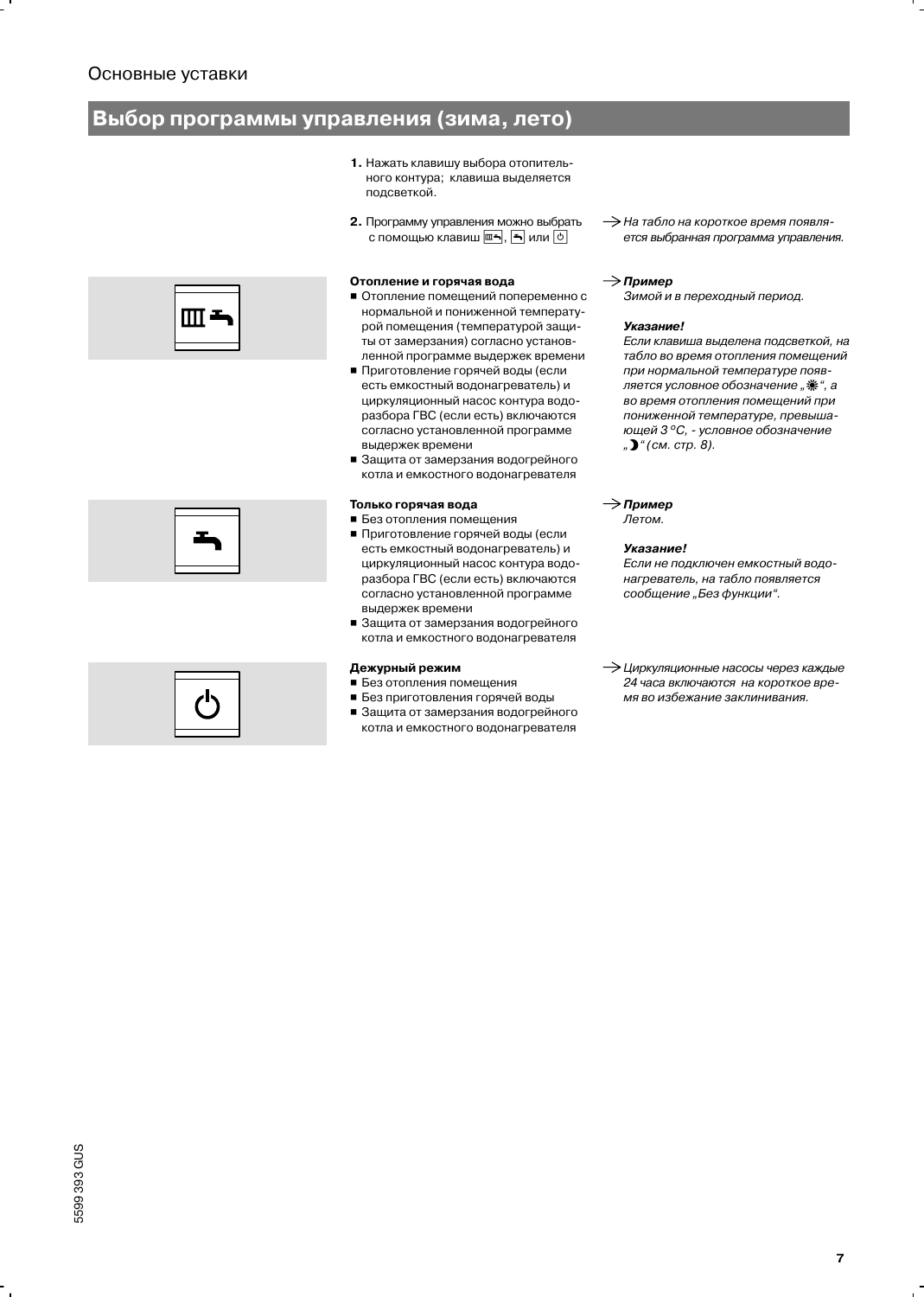# Изменение температуры помещения

По программе управления "Отопление и горячая вода" отопление помещений происходит попеременно при нормальной и пониженной температурах помещения согласно установленной программе выдержек времени (см. стр. 12). Настройка нужной температуры помещения производится следующим образом:

#### Изменение нормальной (дневной) температуры

Заводская первичная настройка: 20 °С с 6.00 до 22.00. Нормальную температуру помещения можно регулировать в пределах от 3 до 37 °С.

- 1. Нажать клавишу выбора отопительного контура; клавиша выделяется подсветкой.
- 2. Вращающейся ручкой "", \*\* установить нужное значение параметра температуры. Через короткое время показание нормальной температуры помещения сменяется показанием температуры котловой воды.

#### Изменение пониженной (ночной) температуры помещения

Заводская первичная настройка: защита от замерзания 3 °С с 22.00 до 6.00.

Пониженную температуру помещения можно регулировать в пределах от 4 до 37 °С.

- 1. Открыть откидную крышку блока управления.
- 2. Нажать клавишу выбора отопительного контура; клавиша выделяется подсветкой.
- $3.$  [i) Нажать эту клавишу; на табло замигает прежняя настройка параметра температуры.
- 4.  $\bigoplus$  / $\bigoplus$  Нажатием одной из этих клавиш вызвать желаемое значение параметра температуры.
- $5.$   $(R)$ Для подтверждения нажать эту клавишу; параметр температуры перестает мигать и запоминается. На табло появляется индикация температуры котловой воды.
- 6. Закрыть откидную крышку блока управления.
- $\rightarrow$  Пример
	- Устанавливать этот режим рекомендуется в целях экономии энергии, когда помещениями не пользуются.

 $\rightarrow$ Указание!

Если установлен параметр температуры 3°С, на табло появляется сообщение "Защита от замерз(ания)".

Норм. темп. помещен. ת ידו $_{\rm C}$ にロ s.

| Пониж. темп. помещ. |                   |
|---------------------|-------------------|
|                     | $\overline{0}$ oc |
|                     |                   |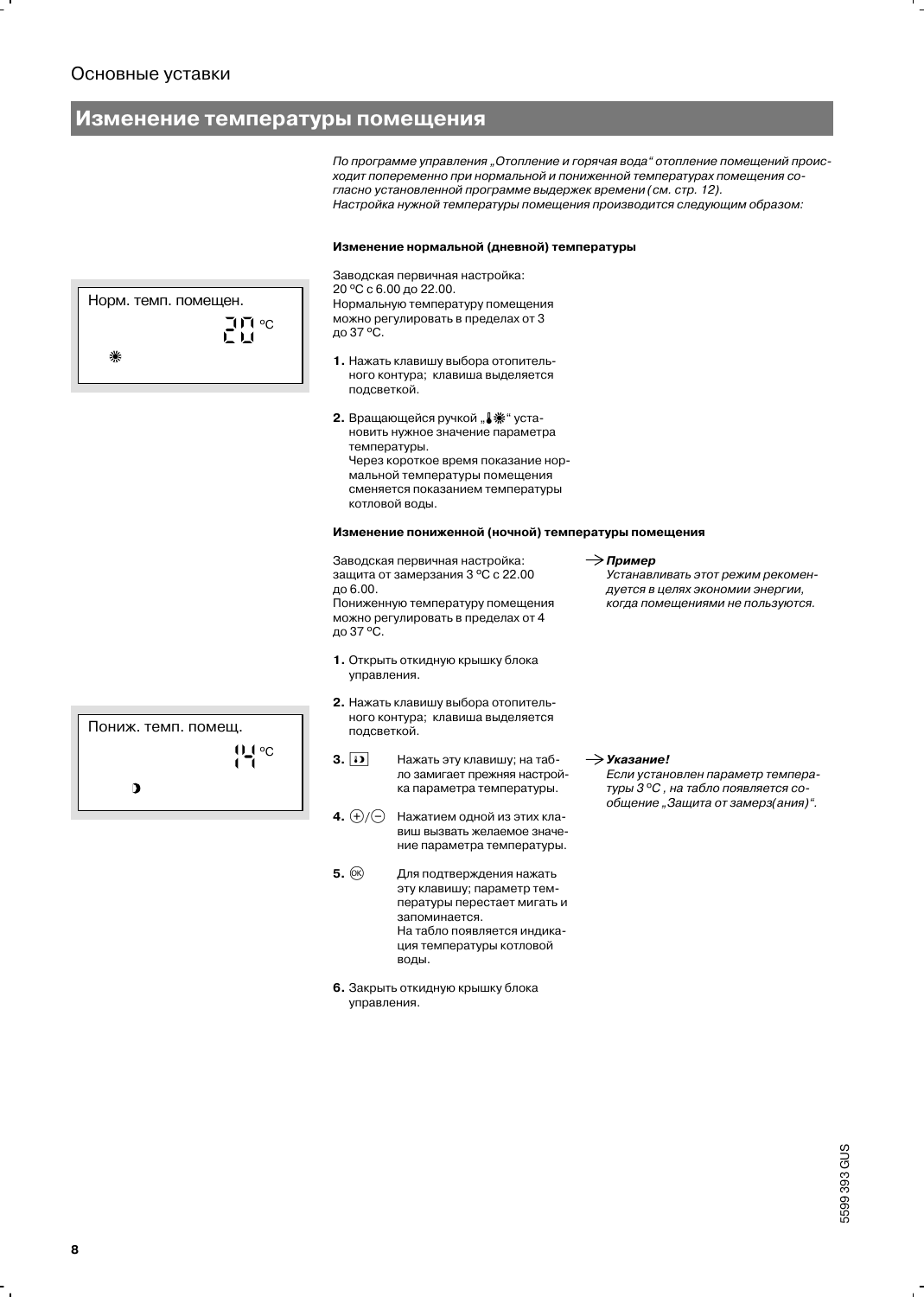# Установка режима "вечеринка"

Режим "вечеринка" рекомендуется включать в тех случаях, когда Вы в течение короткого времени и независимо от установленных программ управления и выдержек времени хотите пользоваться отоплением и горячей водой (если есть емкостный водонагреватель).

#### Активизация режима "вечеринка"

- 1. Открыть откидную крышку блока управления.
- 2. Нажать клавишу выбора отопительного контура; клавиша выделяется подсветкой.
- $3.$   $\boxed{n}$ При нажатии этой клавиши она выделяется подсветкой, на табло появляются сообщение "Режим 'вечеринка'" и соответствующее мигающее значение температуры.
- 4. Изменение температуры режима "вечеринка" производится следующим образом:
	- ⊕/⊝ Нажатием одной из этих клавиш вызвать желаемое значение параметра температуры.
- $5.$   $(R)$ Для подтверждения нажать эту клавишу; параметр температуры перестает мигать и запоминается. На табло появляется индикация температуры котловой воды.
- 6. Закрыть откидную крышку блока управления.

### Выход из режима "вечеринка"

- Выход из режима "вечеринка" происходит при очередном автоматическом переключении на отопление помещений при нормальной температуре.
- Если надо выйти из режима "вечеринка" досрочно, еще раз нажать клавишу выбора отопительного контура и [1]; подсветка клавиши гаснет.

Режим вечеринки  $\Gamma_{\rm H}^{\rm H}$ °c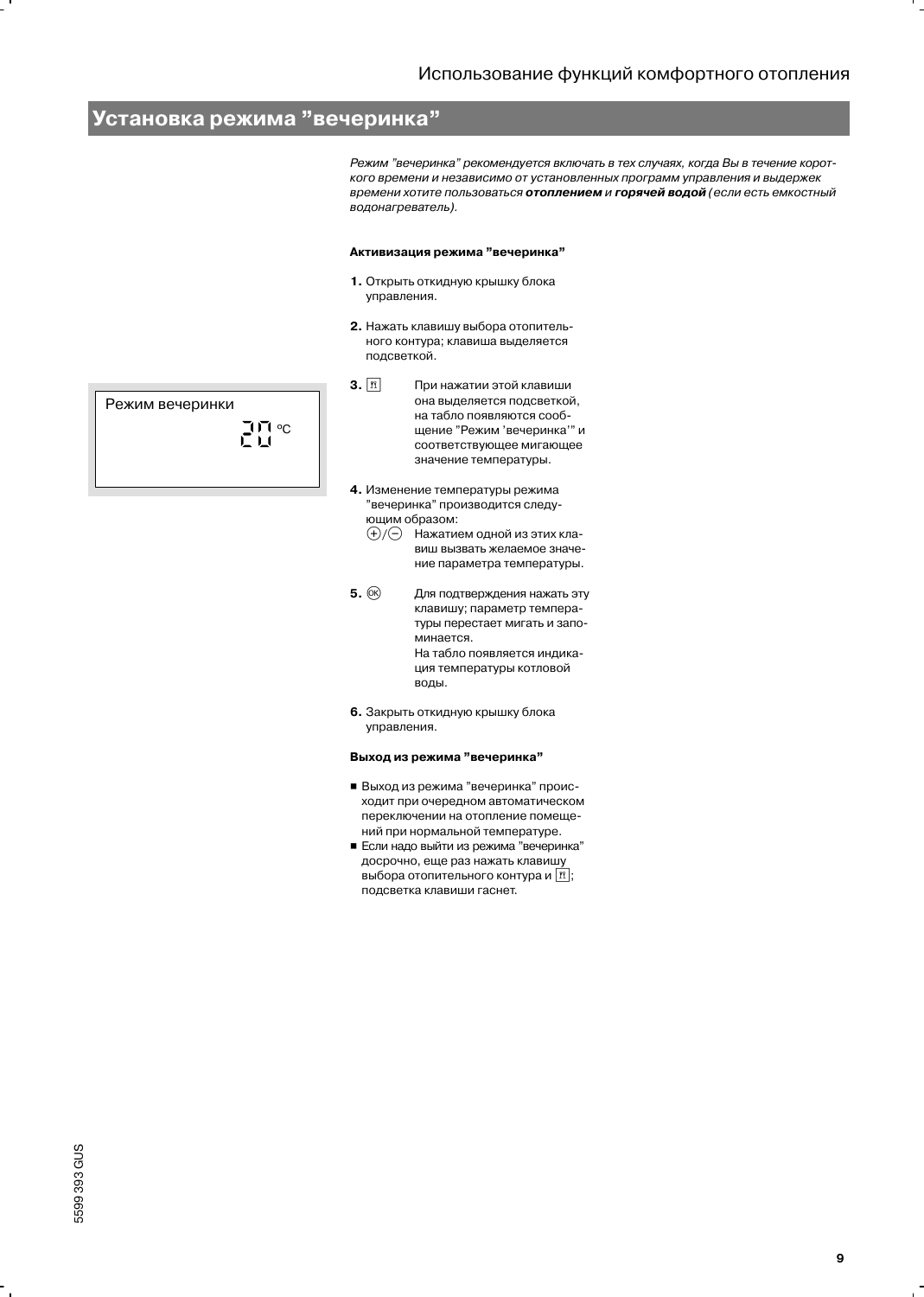# Установка режима "экономичный"

Использование режима "экономичный" возможно только через программу управления " Ш <del>¬</del> ". Включать его рекомендуется в тех случаях, когда Вы в течение короткого времени хотите добиться особой экономии энергии при отоплении с нормальной температурой помещения. В режиме "экономичный" происходит автоматическое снижение установленной температуры помещения.

#### Установка режима "экономичный"

- 1. Нажать клавишу выбора отопительного контура; клавиша выделяется подсветкой.
- 2.  $\boxed{\triangle}$  Нажать эту клавишу; клавиша выделяется подсветкой, на табло на короткое время появляется сообщение "Эконом. режим" (режим "экономичный").

### Выход из режима "экономичный"

- Выход из режима "экономичный" происходит автоматически при очередном переключении на отопление помещений при пониженной температуре.
- Если надо выйти из режима "экономичный" досрочно, еще раз нажать клавишу выбора отопительного контура и <mark>В</mark>; подсветка клавиши гаснет.

Эконом. режим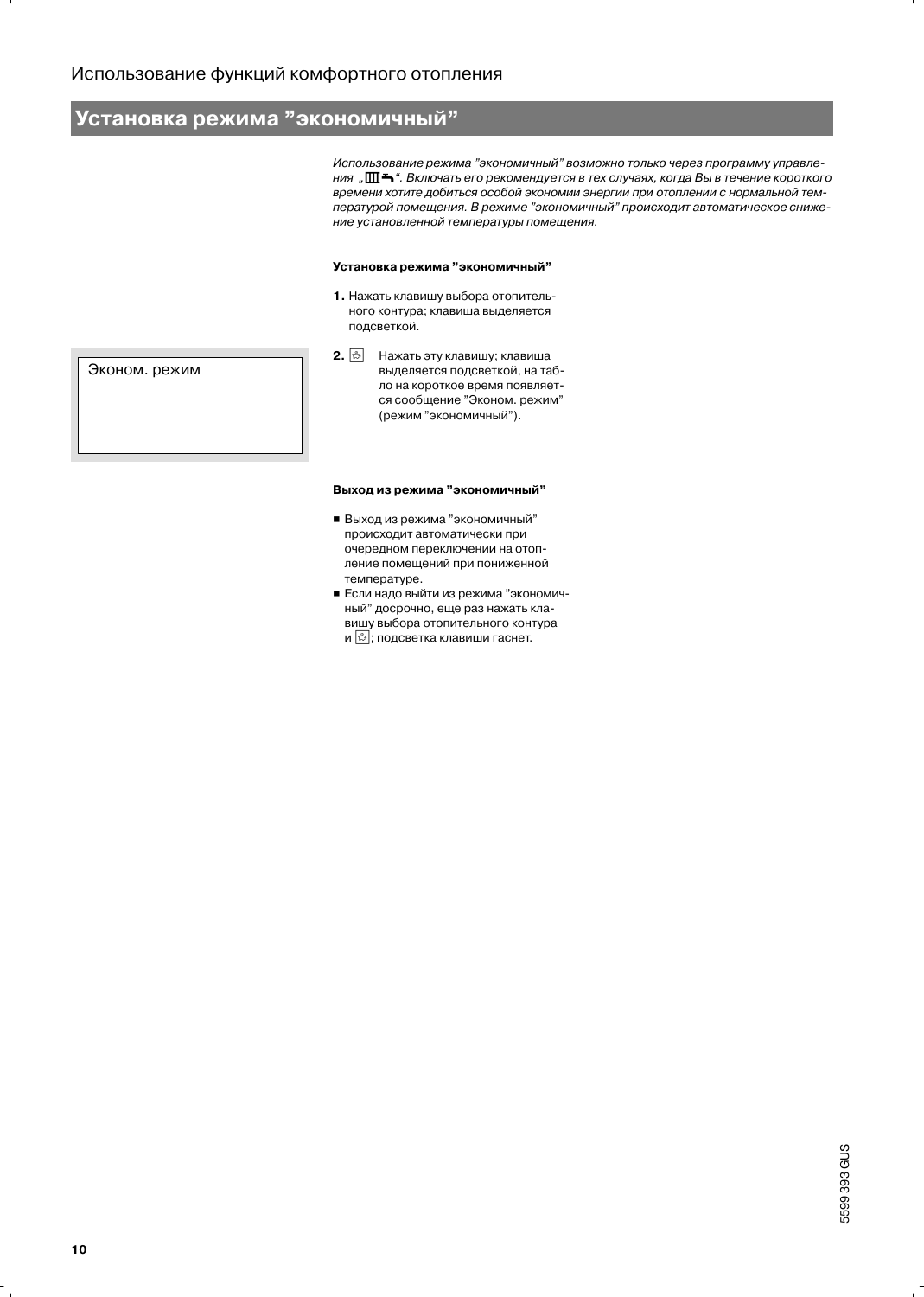# Ввод отопительной установки в эксплуатацию

Первичный ввод в эксплуатацию и настройка контроллера на местные и строительные условия должны проводиться Вашей фирмой по отопительной технике.

- 1. Проверить по манометру давление отопительной установки: Если стрелка находится под красной меткой, то давление установки слишком низкое, в этом случае необходимо добавить в установку воды или обратиться в соответствующую фирму по отопительной технике.
- 2. Открыть запорные вентили линий подачи жидкого горючего (на топливном резервуаре и фильтре) или запорный газовый кран.
- 3. Включить напряжение сети; например, ввернув отдельный предохранитель или включив главный выключатель.
- 
- 4. Включить сетевой выключатель ... 0. готовность к работе сигнализируется зеленой лампой, и через короткое время на табло появится температура котловой воды (см. стр. 5).
- $\rightarrow$  Теперь Ваша отопительная установка и устройства дистанционного управления (если есть) готовы к работе.

# Вывод отопительной установки из эксплуатации

Если Вы временно не хотите пользоваться отопительной установкой, включите для всех отопительных контуров дежурный режим (см. пункт "Выбор программы управления" на стр. 7).

Если Вы не хотите использовать Вашу отопительную установку в течение длительного времени (несколько месяцев), следует вывести ее из эксплуатации. Перед длительными перерывами в работе отопительной установки и после таких перерывов мы рекомендуем Вам обратиться в свою фирму по отопительной технике.

Она при необходимости может принять соответствующие меры, например, по защите установки от замерзания или консервации теплообменных поверхностей.

- 1. Отключить сетевой выключатель "  $\mathbf{0}$ ".
- 2. Закрыть запорные вентили линий подачи жидкого горючего (на топливном резервуаре и фильтре) или запорный газовый кран.
- 3. Обесточить установку, например, вывернув отдельный предохранитель или выключив главный выключатель. Теперь установка обесточена, контроль защиты от замерзания не задействован.
- > Зеленый светодиод (индикатор рабочего состояния) гаснет.
- > Установки контроллера сохраняются.

5599 393 GUS

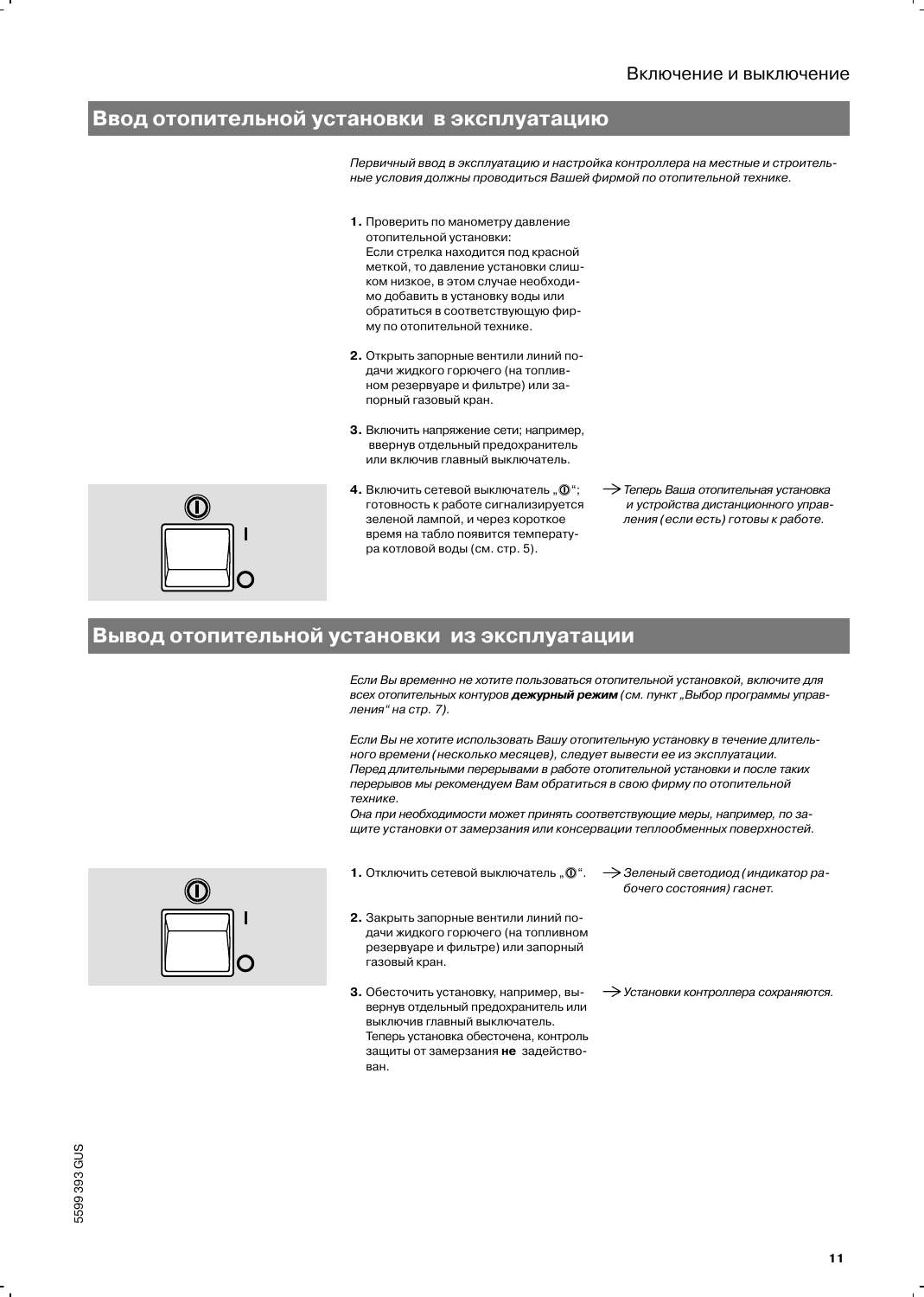# Программы выдержек времени

Можно устанавливать программы выдержек времени для отопления помещений, приготовления горячей воды (если есть емкостный водонагреватель) и циркуляционного насоса контура водоразбора ГВС (если есть). Циркуляционный насос обеспечивает быструю подачу горячей воды к точкам водоразбора. Программа выдержек времени состоит из 4 циклов, т.е.

- в режиме отопления помещений можно до 4 раз в день переключаться между нормальной и пониженной температурой
- можно до 4 раз в день включать и выключать приготовление горячей воды и циркуляционный насос.

На заводе для всех дней недели установлен цикл № 1, т.е. в этот период помещения отапливаются при нормальной температуре, приготавливается горячая вода и работает циркуляционный насос.

| Клавиша | Режим, для которого пред-<br>назначена программа выдер-<br>жек времени | Заводская первичная<br>настройка                       |
|---------|------------------------------------------------------------------------|--------------------------------------------------------|
| ∣⊙ш     | Отопление помещений                                                    | Нормальная температура<br>помещения<br>с 6.00 до 22.00 |
| ⊙≛      | Приготовление горячей воды                                             | Режим включен<br>с 5.30 до 22.00                       |
| ∣୭୭     | Циркуляционный насос контура<br>водоразбора ГВС                        | Режим включен<br>с 5.30 до 22.00                       |

Программам выдержек времени присвоены следующие клавиши:

Можно установить одинаковые программы выдержек времени для всех дней недели или для каждого дня недели свою программу.

При задании программ выдержек времени просим учесть время отклика отопительной установки. Начало и конец программ выдержек времени следует выбирать соответственно более ранними.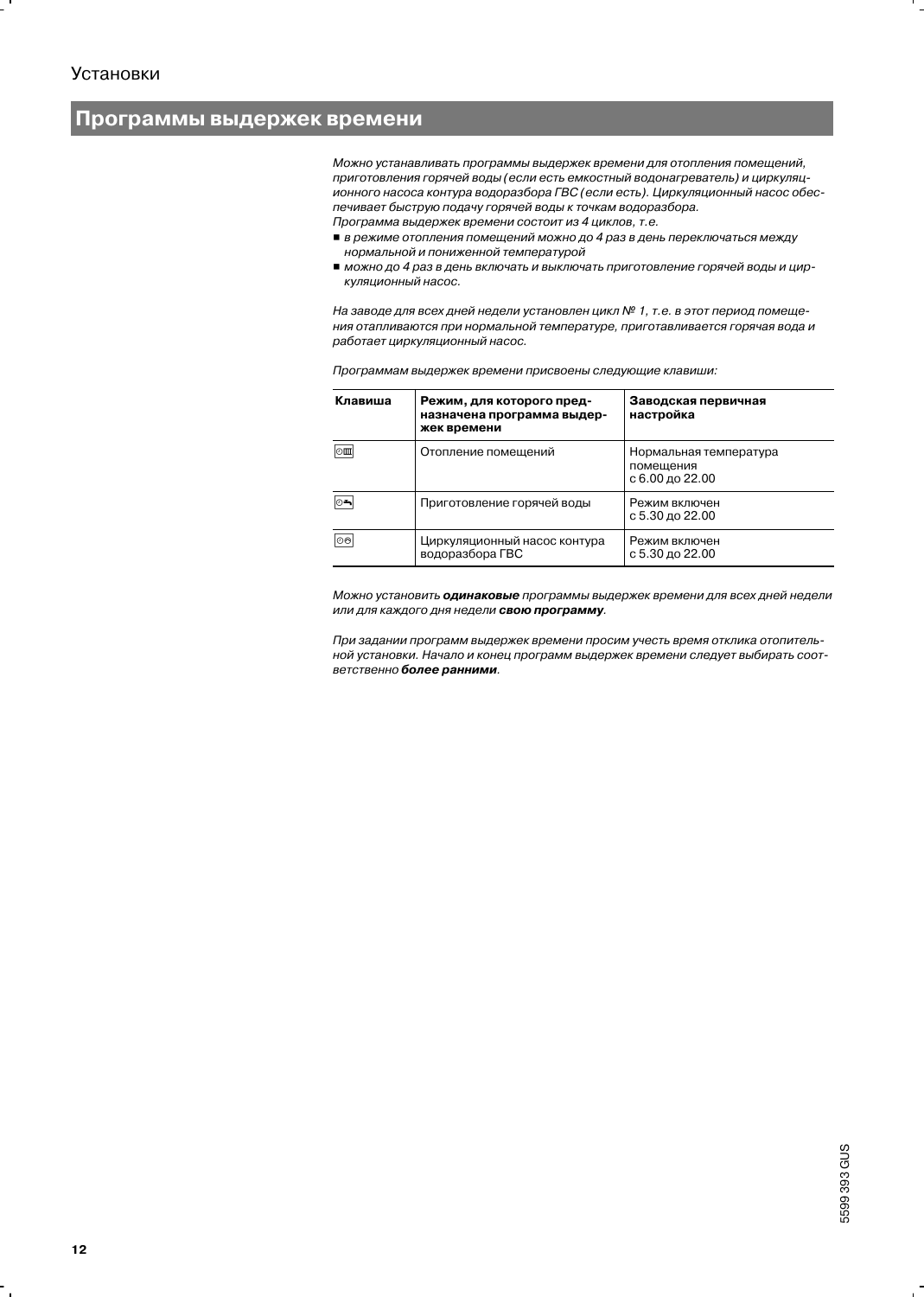۰.

| Программы выдержек времени (продолжение)                             |                         |                                                                                                                                         |                                                                                                                                                                                                                                                                                                                         |
|----------------------------------------------------------------------|-------------------------|-----------------------------------------------------------------------------------------------------------------------------------------|-------------------------------------------------------------------------------------------------------------------------------------------------------------------------------------------------------------------------------------------------------------------------------------------------------------------------|
|                                                                      |                         |                                                                                                                                         |                                                                                                                                                                                                                                                                                                                         |
| Изменение и опрос программы выдержек времени для отопления помещений |                         |                                                                                                                                         |                                                                                                                                                                                                                                                                                                                         |
|                                                                      | управления.             | 1. Открыть откидную крышку блока                                                                                                        |                                                                                                                                                                                                                                                                                                                         |
|                                                                      | подсветкой.             | 2. Нажать клавишу выбора отопитель-<br>ного контура; клавиша выделяется                                                                 |                                                                                                                                                                                                                                                                                                                         |
|                                                                      | $3.$ $\circ$            | Нажать эту клавишу; на таб-<br>ло появляется сообщение<br>"Прогр. врем. отоп."<br>(программа выдержек<br>времени для отопления).        | $\rightarrow$ Чтобы завершить задание установок<br>для программы выдержек времени,<br>еще раз нажать   © ш (см. стр. 14).                                                                                                                                                                                               |
| Прогр. врем. отоп.<br>$1 - 7$                                        | 4. $\oplus$ / $\ominus$ | Нажатием этих клавиш вы-<br>звать на табло показание<br>■ "1-7", если для всех дней<br>недели должны действо-<br>вать одинаковые циклы. | $\rightarrow$ Указание!<br>Если для отдельных дней недели<br>установлены разные циклы, а Вы хо-<br>тите вновь задать для всех дней не-<br>дели один и тот же цикл, то при вы-<br>воде на табло "1-7" следует нажать<br><sup>(ок)</sup> . При этом все циклы возвраща-<br>ются в состояние при поставке (см.<br>стр. 4). |
| Прогр. врем. отоп.<br>ПH                                             |                         | или<br>■ "ПН", "ВТ" и т.д., если для<br>выведенного на табло дня<br>недели надо установить<br>другие отопительные<br>ЦИКЛЫ.             |                                                                                                                                                                                                                                                                                                                         |
|                                                                      | $5.$ $\circledR$        | Для подтверждения нажать<br>эту клавишу; на табло появ-<br>ляется "Врем.отоп.фаза<br>1" (отопительный цикл 1).                          | → Если нужно пропустить какой-нибудь<br>цикл, нажать (+).                                                                                                                                                                                                                                                               |
|                                                                      | $6.$ $\circledcirc$     | Для подтверждения нажать<br>эту клавишу; на табло появ-<br>ляется "Фаза отопл. 1<br><b>вкл.</b> " (включение<br>отопительного цикла 1). |                                                                                                                                                                                                                                                                                                                         |
|                                                                      | 7. $\oplus$ / $\ominus$ | Нажатием одной из этих<br>клавиш установить нужный<br>начальный момент отопи-<br>тельного цикла.                                        |                                                                                                                                                                                                                                                                                                                         |
|                                                                      | $8.$ $\circledR$        | Для подтверждения нажать<br>эту клавишу; на табло появ-<br>ляется "Фаза отопл. 1<br>выкл." (выключение<br>отопительного цикла 1).       |                                                                                                                                                                                                                                                                                                                         |
|                                                                      | 9. $\oplus$ / $\ominus$ | Нажатием одной из этих<br>клавиш установить нужный<br>конечный момент отопи-<br>тельного цикла.                                         |                                                                                                                                                                                                                                                                                                                         |
|                                                                      | 10. $\circledR$         | Для подтверждения нажать<br>эту клавишу; на табло появ-<br>ляется "Фаза отопл. 2<br>вкл." (включение<br>отопительного цикла 2).         |                                                                                                                                                                                                                                                                                                                         |
|                                                                      |                         | 11. Установка начального и конечного<br>моментов отопительных циклов 2 - 4<br>производится согласно пунктам 7 - 9.                      | — После подтверждения последнего вво-<br>да нажатием ® на табло выводится по-<br>казание температуры котловой воды.                                                                                                                                                                                                     |
|                                                                      | управления.             | 12. Закрыть откидную крышку блока                                                                                                       |                                                                                                                                                                                                                                                                                                                         |

 $\ddot{\phantom{0}}$ 

 $\mathbf{r}$ 

f  $\blacksquare$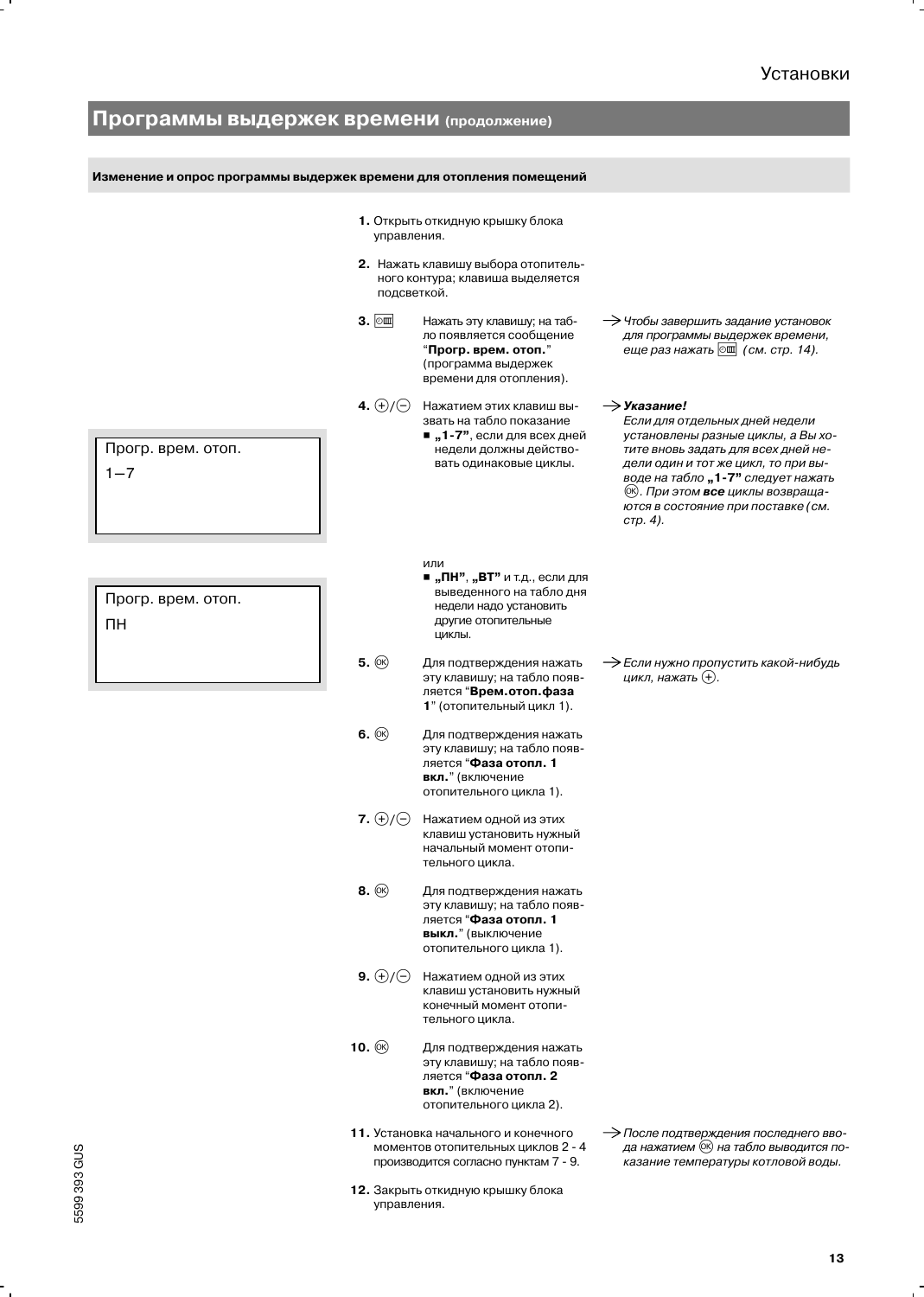# Программы выдержек времени (продолжение)

Изменение и опрос программы выдержек времени для отопления помещений (продолжение)

#### Досрочное завершение процедуры установки

- $1.$   $\circ$ Нажать эту клавишу; на табло появляется "Закончить? Да".
- $2.$   $\circledcirc$ Эту клавишу нажать для подтверждения; на табло появляется индикация температуры котловой воды.

#### Опрос циклов

Опрос отопительных циклов производится согласно описанию на стр. 13, но без нажатия (+) и ⊝.

#### Обзорное представление установленных циклов на табло

- 1. Открыть откидную крышку блока управления.
- 2. Нажать клавишу выбора отопительного контура; клавиша выделяется подсветкой.
- 3. Одновременно нажав  $\boxed{\circ \mathfrak{m}}$  и  $(i)$ , удерживать их в нажатом положении; на шкале времени появляются установленные отопительные циклы.
- 4. Закрыть откидную крышку блока управления.

#### Удаление циклов

- 1. Открыть откидную крышку блока управления.
- 2. Нажать клавишу выбора отопительного контура; клавиша выделяется подсветкой.
- $3.$   $\circ$ Нажать эту клавишу; на табло появляется сообщение "Прогр.врем.отоп." (программа выдержек времени для отопления).
- $4.$   $@$ Нажимая эту клавишу, вызвать на табло команду выключения соответствующего отопительного цикла "Фаза отопл. 2 выкл." (выключение отопительного цикла 2).
- $5. \ominus$ Нажимать эту клавишу, пока для конечного момента цикла не появится показание  $, -- : --<sup>a</sup>.$
- $6.$   $@$ Для подтверждения нажимать эту клавишу, пока на табло не появится показание температуры котловой воды.
- 7. Закрыть откидную крышку блока управления.

5599 393 GUS

| Ο<br>$\mathbf{I}$ | $\frac{3}{1}$ | .S. . | - 9 - | 12 15 18 21 24 | $\sim$ 1 $\sim$ 1 $\sim$ 1 |  |  |
|-------------------|---------------|-------|-------|----------------|----------------------------|--|--|
| 1–7               |               |       |       |                |                            |  |  |
|                   |               |       |       |                |                            |  |  |

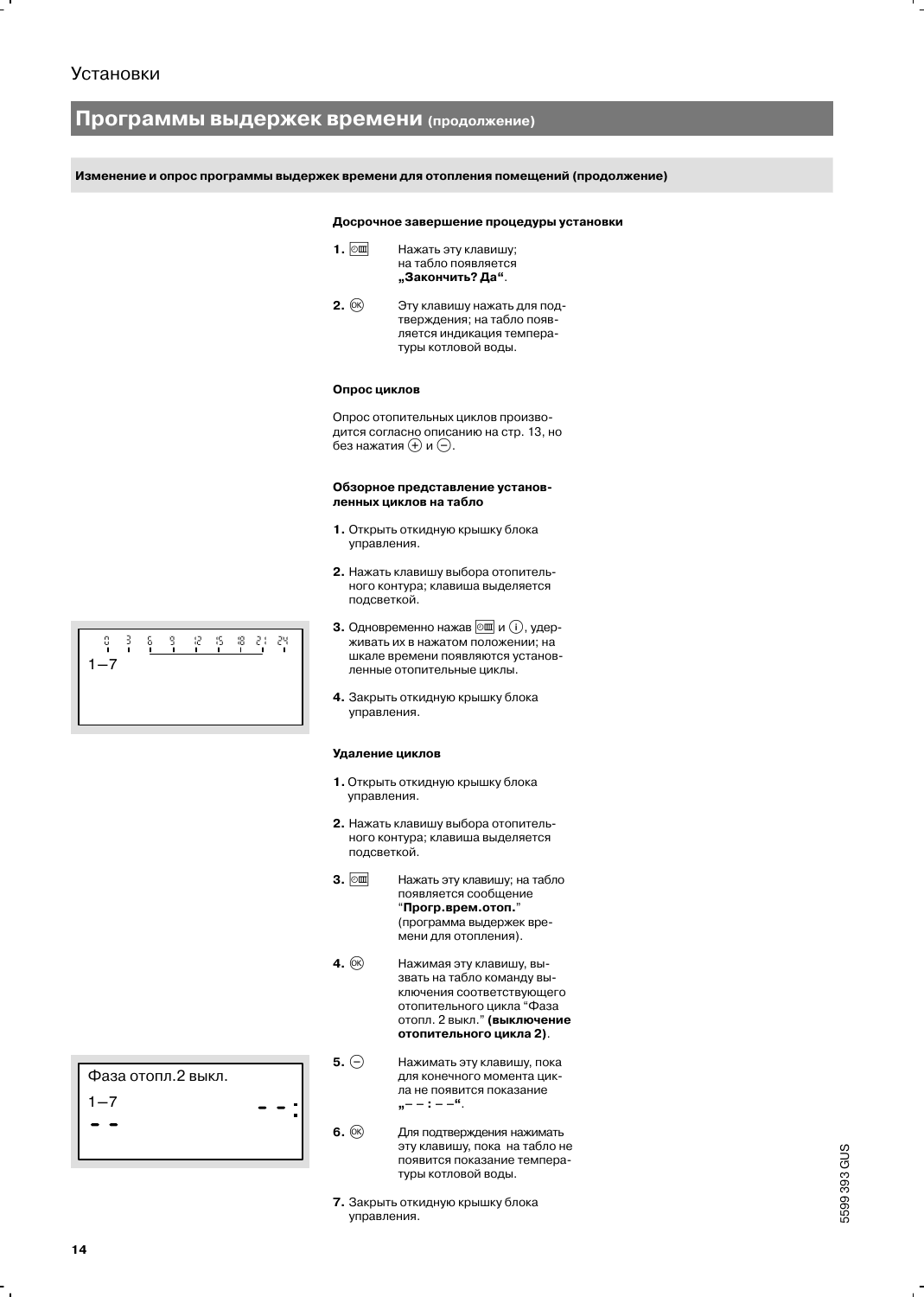## Программы выдержек времени (продолжение)

Изменение и опрос программы выдержек времени для приготовления горячей воды и циркуляционного насоса контура водоразбора ГВС

> По программе выдержек времени для приготовления горячей воды и циркуляционного насоса установлен автоматический режим, т.е. приготовление горячей воды происходит параллельно отработке программы выдержек времени для отопления помещений, но начинается на 30 минут раньше. Циркуляционный насос работает параллельно отработке программы выдержек времени для приготовления горячей воды.

#### Если автоматический режим не нужен, можно также установить индивидуальные программы выдержек времени.

Ниже установка программы выдержек времени будет показана на примере приготовления горячей воды. Установка программы выдержек времени для циркуляционного насоса выполняется аналогично, причем здесь следует придерживаться таблицы на стр. 12.

### Установка автоматического режима (при необходимости)

- 1. Открыть откидную крышку блока управления.
- 2. Нажать клавишу выбора отопительного контура; клавиша выделяется подсветкой.
- 3. 2画 Нажать эту клавишу; на табло появляется сообщение "Прогр.подогр.бойл." (программа выдержек времени для приготовления горячей воды).
- 4.  $\oplus$ / $\ominus$ Если на табло еще не появился запрос "Автоматика?", нажать, чтобы вызвать на табло этот запрос "Автоматика?".
- $5.$   $(R)$ Подтвердить нажатием этой клавиши.

#### Установка индивидуальной программы выдержек времени

- 1. Открыть откидную крышку блока управления.
- 2. Нажать клавишу выбора отопительного контура; клавиша выделяется подсветкой.
- 3.  $\circ$ Нажать эту клавишу; на табло появляется сообщение "Прогр.подогр.бойл." (программа выдержек времени для приготовления горячей воды).
- 4.  $\bigoplus$  / $\bigodot$  Если на табло еще не появился запрос "Индивидуально?", нажать, чтобы вызвать на табло этот запрос "Индивидуально?".
- $5.$   $\circledcirc$ Подтвердить нажатием этой клавиши.

> Чтобы завершить задание установок для программы выдержек времени, еще раз нажать <sup>⊙ь</sup> (см. стр. 17).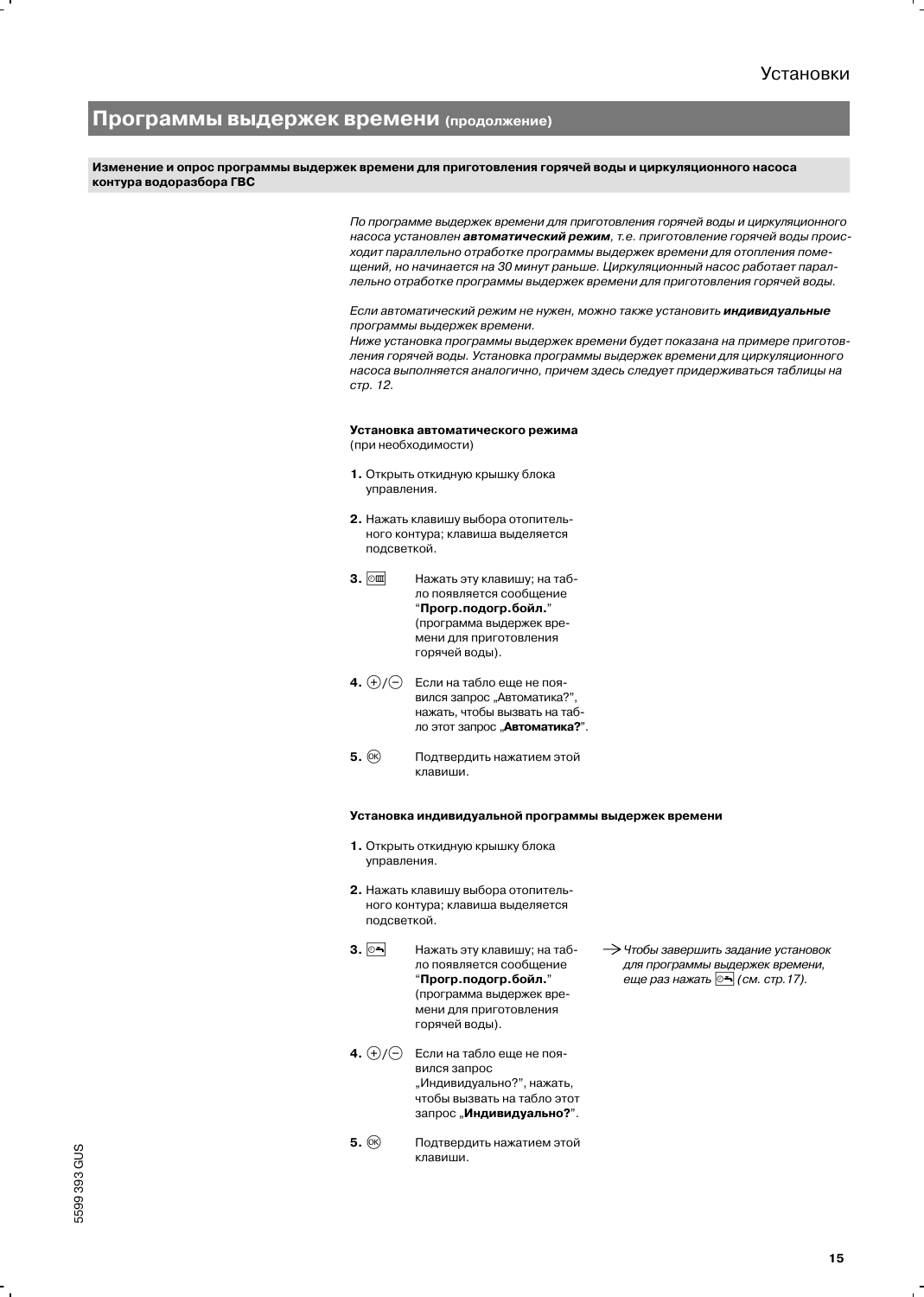$\overline{a}$ 

# Программы выдержек времени (продолжение)

Изменение и опрос программы выдержек времени для приготовления горячей воды и циркуляционного насоса<br>контура водоразбора ГВС (продолжение)

| Прогр.подогр. бойл.<br>$1 - 7$ | 6. $\bigoplus/\bigoplus$ | Нажатием этих клавиш вы-<br>звать на табло показание<br>■ "1-7", если для всех дней<br>недели должны действо-<br>вать одинаковые циклы            | $\rightarrow$ Указание!<br>Если для отдельных дней недели ус-<br>тановлены разные циклы, а Вы хотите<br>вновь задать для всех дней недели<br>один и тот же цикл, то при выводе на<br>табло"1-7" следует нажать (ок). При<br>этом все циклы возвращаются в со-<br>стояние при поставке (см. стр. 4). |
|--------------------------------|--------------------------|---------------------------------------------------------------------------------------------------------------------------------------------------|-----------------------------------------------------------------------------------------------------------------------------------------------------------------------------------------------------------------------------------------------------------------------------------------------------|
| Прогр.подогр. бойл.<br>ΠН      |                          | или<br>■ "ПН", "ВТ" и т.д., если для<br>выведенного на табло дня<br>недели надо установить<br>другие отопительные<br>циклы.                       |                                                                                                                                                                                                                                                                                                     |
|                                | $7.$ $\circledcirc$      | Для подтверждения нажать<br>эту клавишу; на табло появ-<br>ляется "Бойлер врем. фаза<br>1" (цикл приготовле-<br>ния горячей воды 1).              | $\rightarrow$ Если нужно пропустить какой-нибудь<br>цикл, нажать (+).                                                                                                                                                                                                                               |
|                                | $8.$ $\circledR$         | Для подтверждения нажать<br>эту клавишу; на табло появ-<br>ляется "Бойлер фаза 1<br>вкл." (включение цикла<br>приготовления горячей<br>воды 1).   |                                                                                                                                                                                                                                                                                                     |
|                                | 9. $\oplus$ / $\ominus$  | Нажатием одной из этих<br>клавиш установить нужный<br>начальный момент цикла<br>приготовления горячей<br>воды.                                    |                                                                                                                                                                                                                                                                                                     |
|                                | 10. $\circledR$          | Для подтверждения нажать<br>эту клавишу; на табло появ-<br>ляется "Бойлер фаза 1<br>выкл." (выключение цикла<br>приготовления горячей<br>воды 1). |                                                                                                                                                                                                                                                                                                     |
|                                | 11. $\oplus$ / $\ominus$ | Нажатием одной из этих<br>клавиш установить нужный<br>конечный момент цикла<br>приготовления горячей<br>воды.                                     |                                                                                                                                                                                                                                                                                                     |
|                                | 12. $(X)$                | Эту клавишу нажать для<br>подтверждения; на табло<br>появляется "Бойлер фаза 2<br>вкл." (включение цикла<br>приготовления горячей<br>воды 2).     | — После подтверждения последнего<br>ввода нажатием ® на табло выво-<br>дится показание температуры кот-<br>ловой воды.                                                                                                                                                                              |
|                                |                          | 13. Установка начального и конечного<br>моментов циклов 2 - 4 приготовле-<br>ния горячей воды производится со-<br>гласно пунктам 9 - 12.          |                                                                                                                                                                                                                                                                                                     |
|                                | управления.              | 14. Закрыть откидную крышку блока                                                                                                                 |                                                                                                                                                                                                                                                                                                     |

 $\ddot{\phantom{0}}$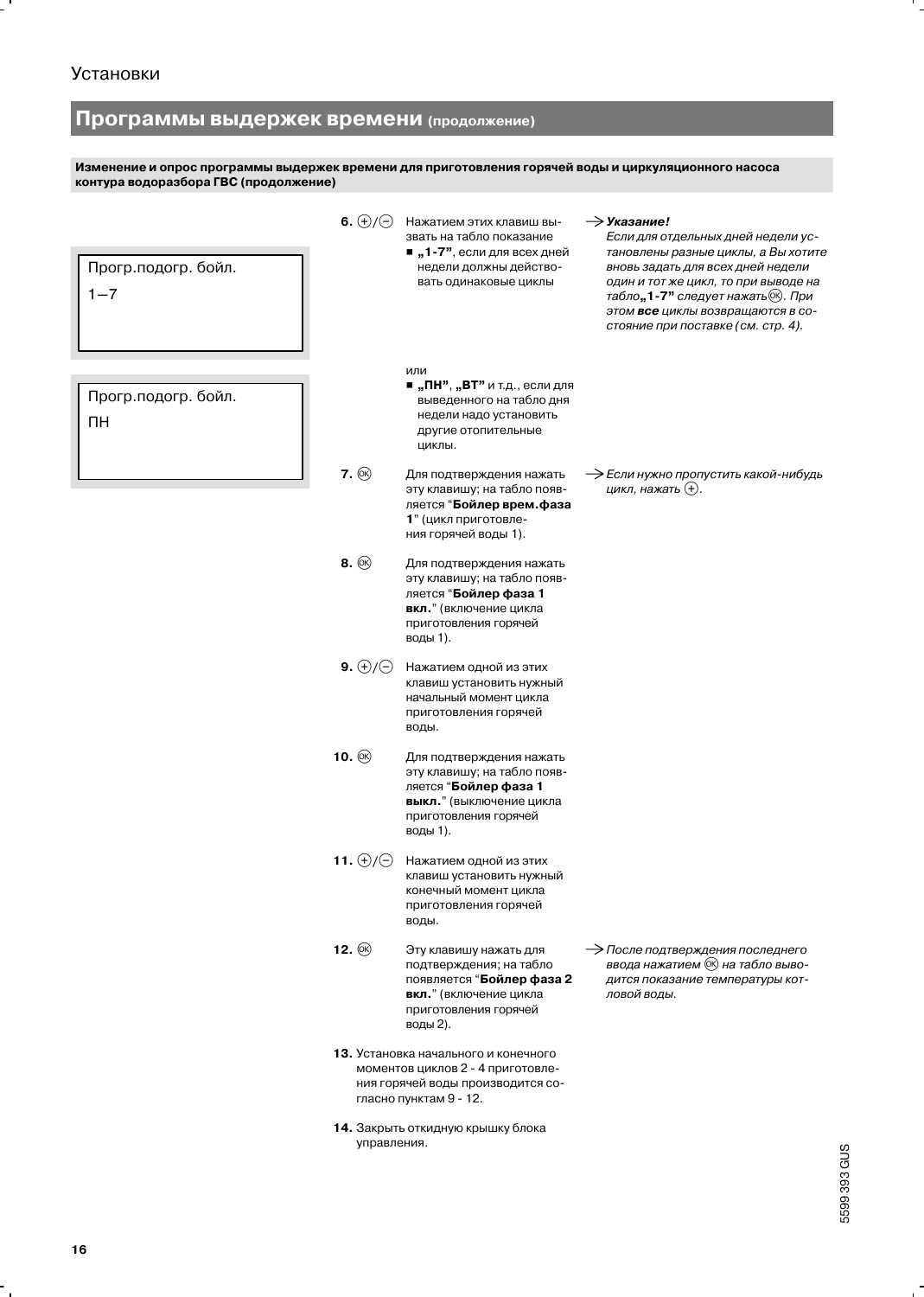# Программы выдержек времени (продолжение)

Изменение и опрос программы выдержек времени для приготовления горячей воды и циркуляционного насоса контура водоразбора ГВС (продолжение)

#### Досрочное завершение процедуры установки

- 1.  $\circ$ ร Нажать эту клавишу; на табло появляется "Закончить? Да".
- $2.$   $@$ Подтвердить этой клавишей, после чего на табло появляется показание температуры котловой воды.

#### Опрос циклов

Опрос циклов производится согласно описанию на стр. 15 и 16, но без нажатия  $\oplus$  и  $\ominus$ .

#### Обзорное представление установленных циклов на табло

- 1. Открыть откидную крышку блока управления.
- 2. Нажать клавишу выбора отопительного контура; клавиша выделяется подсветкой.
- 3. Одновременно нажав  $\circ$  и (i), удерживать их в нажатом положении; на шкале времени появляются установленные циклы.
- 4. Закрыть откидную крышку блока управления.

#### Удаление циклов

- 1. Открыть откидную крышку блока управления.
- 2. Нажать клавишу выбора отопительного контура; клавиша выделяется подсветкой.
- $3.$   $\circ$ Нажать эту клавишу; на табло появляется сообщение "Прогр.подогр.бойл." (программа выдержек времени для приготовления горячей воды).
- 4.  $\circledR$ Нажимая эту клавишу, вызвать на табло команду выключения соответствующего цикла приготовления горячей воды "Бойлер фаза 2 выкл." (выключение цикла приготовления горячей воды).
- 5.  $\ominus$ Нажимать эту клавишу, пока для конечного момента цикла не появится показание  $\mathbf{e} = -1 - 2\mathbf{e}$
- $6.$   $(R)$ Для подтверждения нажимать эту клавишу, пока на табло не появится показание температуры котловой воды.
- 7. Закрыть откидную крышку блока управления.

 $R - 5$ 8 21 Ř Ş. 9 력 Ч.  $1 - 7$ 

Бойлер фаза 2 выкл.  $1 - 7$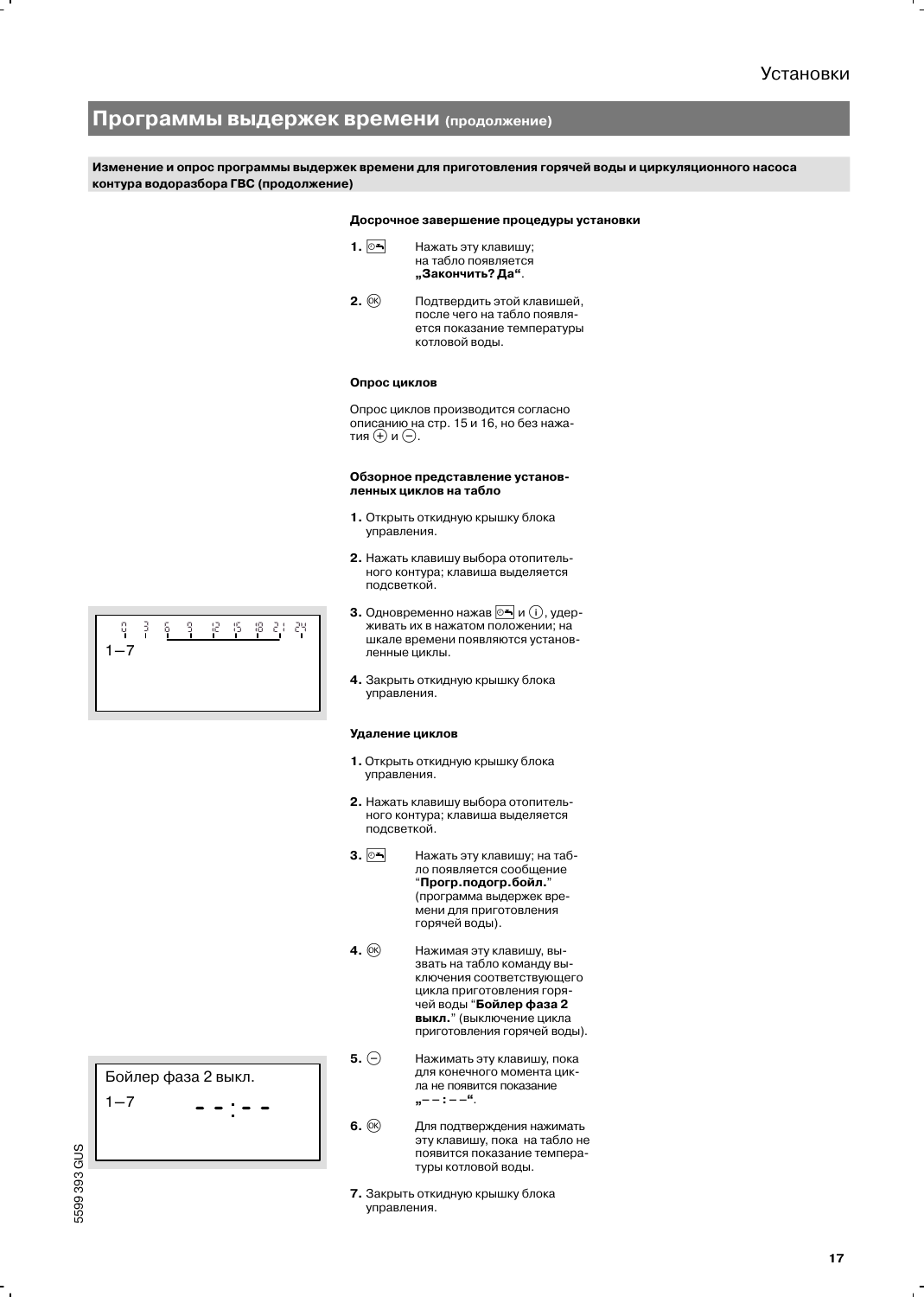# Программы выдержек времени (продолжение)

Изменение и опрос программы выдержек времени для приготовления горячей воды и циркуляционного насоса контура водоразбора ГВС (продолжение)

#### Разовое приготовление горячей воды вне запрограммированных циклов

- 1. Нажать клавишу выбора отопительного контура; клавиша выделяется подсветкой.
- $2.$   $\boxed{r}$ Дважды нажать с интервалом в 2 - 3 секунды.

# Изменение температуры горячей воды



- 1. Открыть откидную крышку блока управления.
- $2.15$ Нажать эту клавишу; на табло замигает прежняя настройка параметра температуры.
- 3.  $\bigoplus/\bigoplus$ Нажатием одной из этих клавиш вызвать желаемое значение параметра температуры.
- 4. (ok) Для подтверждения нажать эту клавишу; параметр температуры перестает мигать и запоминается На табло появляется индикация температуры котловой воды.
- 5. Закрыть откидную крышку блока управления.

# Установка энергосберегающего режима на время отпуска

Если Вы хотите настроить отопительную установку на минимальный расход энергии, например, перед отъездом в отпуск, следует выбрать программу отпуска или дежурный режим (см. "Выбор программы управления" на стр. 7).



#### Программа отпуска

- При установленной программе управления " $\mathbf{m}$ — " (см. стр. 7) во время отработки программы отпуск производится только отопление помешений с заданной пониженной температурой (см. стр. 8) без приготовления горячей воды. В день отъезда и приезда активизируется установленная программа выдержек времени для отопления помещений и приготовления горячей воды.
- > Контроллер настроен таким образом, что программа отпуска воздействует на все отопительные контуры. Если Вы хотите изменить настройку, Вам следует обратиться в свою фирму по отопительной технике.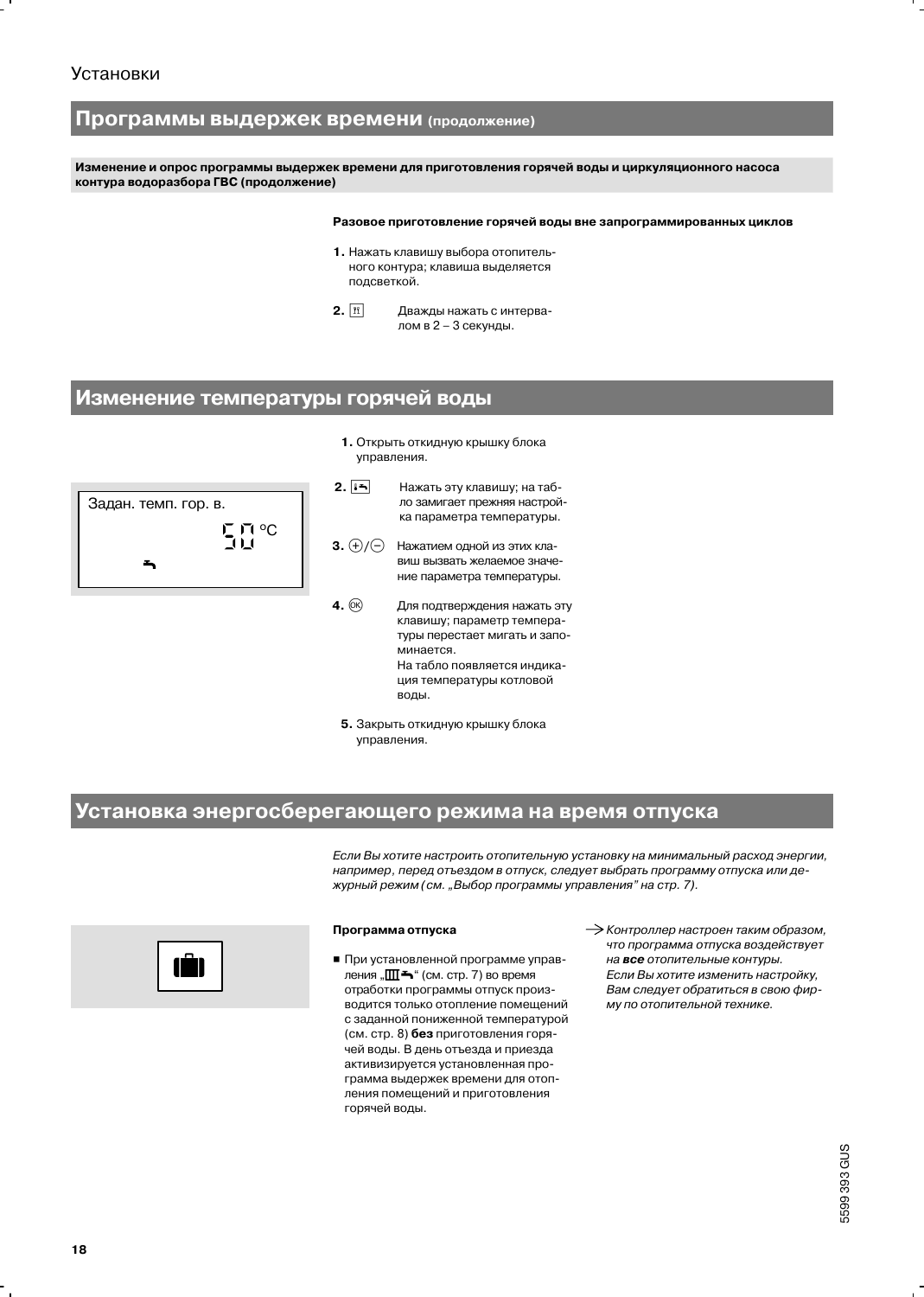# Установка энергосберегающего режима на время отпуска (продолжение)

- При установленной программе управления "А" (см. стр. 7) во время отработки программы отпуска осуществляется только контроль защиты от замерзания отопительной установки. В день отъезда и приезда обеспечивается приготовление горячей воды по установленной программе выдержек времени.
- 1. Открыть откидную крышку блока управления.
- $2.$   $\boxed{m}$ Нажать эту клавишу; на табло появляется сообщение "Программа отпуска".
- $3.$   $(R)$ Подтвердить этой клавишей: на табло появляется "День отъезда" (текущая дата).
- 4.  $\oplus$ / $\ominus$ Нажатием одной из этих клавиш установить нужную дату дня отъезда.
- $5.$   $(R)$ Подтвердить этой клавишей; на табло появляется "День возвращения" (дата, следующая за датой дня отъезда).
- 6.  $(H)/H$ Нажатием одной из этих клавиш установить нужную дату дня приезда.
- $7.$   $\circledcirc$ Подтвердить этой клавишей, после чего на табло появляется показание температуры котловой воды.
- 8. Установить температуру во время программы отпуска (только по программе управления" [  $\blacksquare$  → ") следующим образом:
	- $\blacksquare$  Нажать  $\boxed{D}$
	- С помощью  $\oplus$  или  $\ominus$  установить нужное значение.
	- Для подтверждения нажать ®; параметр температуры перестает мигать и запоминается.
- 9. Закрыть откидную крышку блока управления.

По истечении даты дня отъезда на табло появляются "Программа отпуска" и текущая дата.

После наступления даты дня приезда на табло появляется температура котловой воды.

> Это значение действительно и для пониженной температуры помещения, устанавливаемой вне программы отпуска.

> Если в процессе установки надо уда-

с помощью  $@$ .

лить программу отпуска, еще раз на-

жать **в и подтвердить** "Стереть? Да"

> Если надо досрочно удалить программу отпуска, еще раз нажать и подтвердить "Стереть? Да" с помощью ®.

День отъезда ו הוהו<br>וע.ש Пт 工

|    | День возвращения       |  |  |
|----|------------------------|--|--|
| Вт | ו הווה הך<br>ועות על ה |  |  |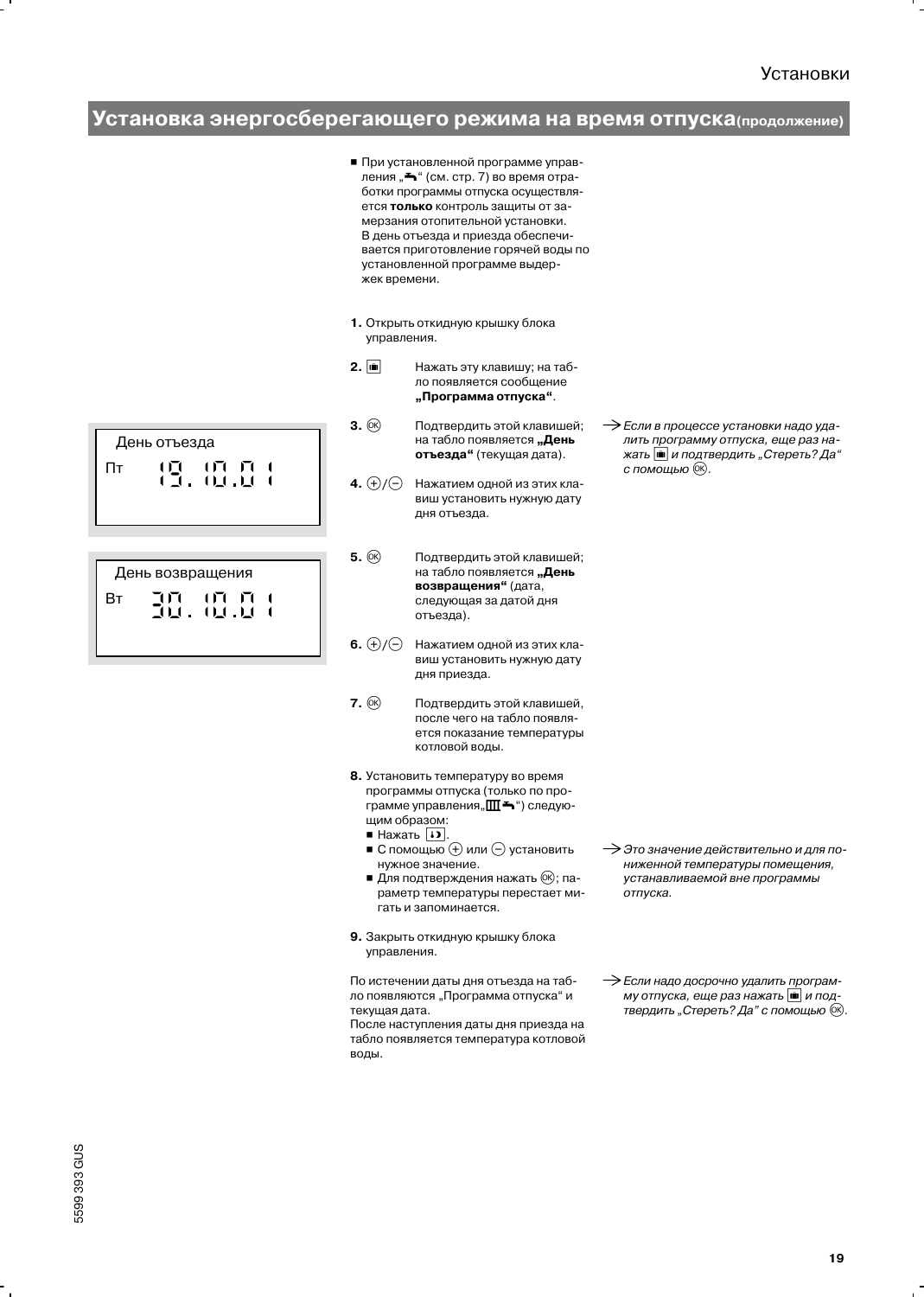# **Установки**

Дата

 $CP$ 

# Изменение времени суток и даты

Время суток и дата установлены на заводе и могут меняться вручную. Если используется приемник сигналов точного времени (принадлежность), ручная установка не нужна.

1. Открыть откидную крышку блока управления.



10. 0.<br>11. 11

ן<br>ו

- $2.$  04 Нажать эту клавишу; на табло появляется сообщение "Время".
- **3.**  $\bigoplus/\bigoplus$  Нажатием одной из этих клавиш вызвать показание желаемого времени суток.
- $4.$   $@$ Эту клавишу нажать для подтверждения; на табло появляется индикация "Дата".
- 5.  $(F)/F$  Нажатием одной из этих клавиш вызвать показание желаемой даты.
	- $6.$   $(R)$ Подтвердить этой клавишей, после чего на табло появляется показание температуры котловой воды.
	- 7. Закрыть откидную крышку блока управления.

# Выбор нужного языка

- 1. Открыть откидную крышку блока управления.
- 2. Нажать клавишу выбора отопительного контура; клавиша выделяется подсветкой.
- Наружная темпер.  $\prod_{i=1}^{n} C_i$ i
- Немецкий  $\mathbf{i}$
- $3.$   $\odot$ Нажать эту клавишу; на табло появляется сообщение "Наружная температура".
- 4.  $\ominus$ Нажатием этой клавиши вызвать на табло нужный язык.
- $5.$   $(R)$ Подтвердить этой клавишей, после чего на табло появляется показание температуры котловой воды.
- 6. Закрыть откидную крышку блока управления.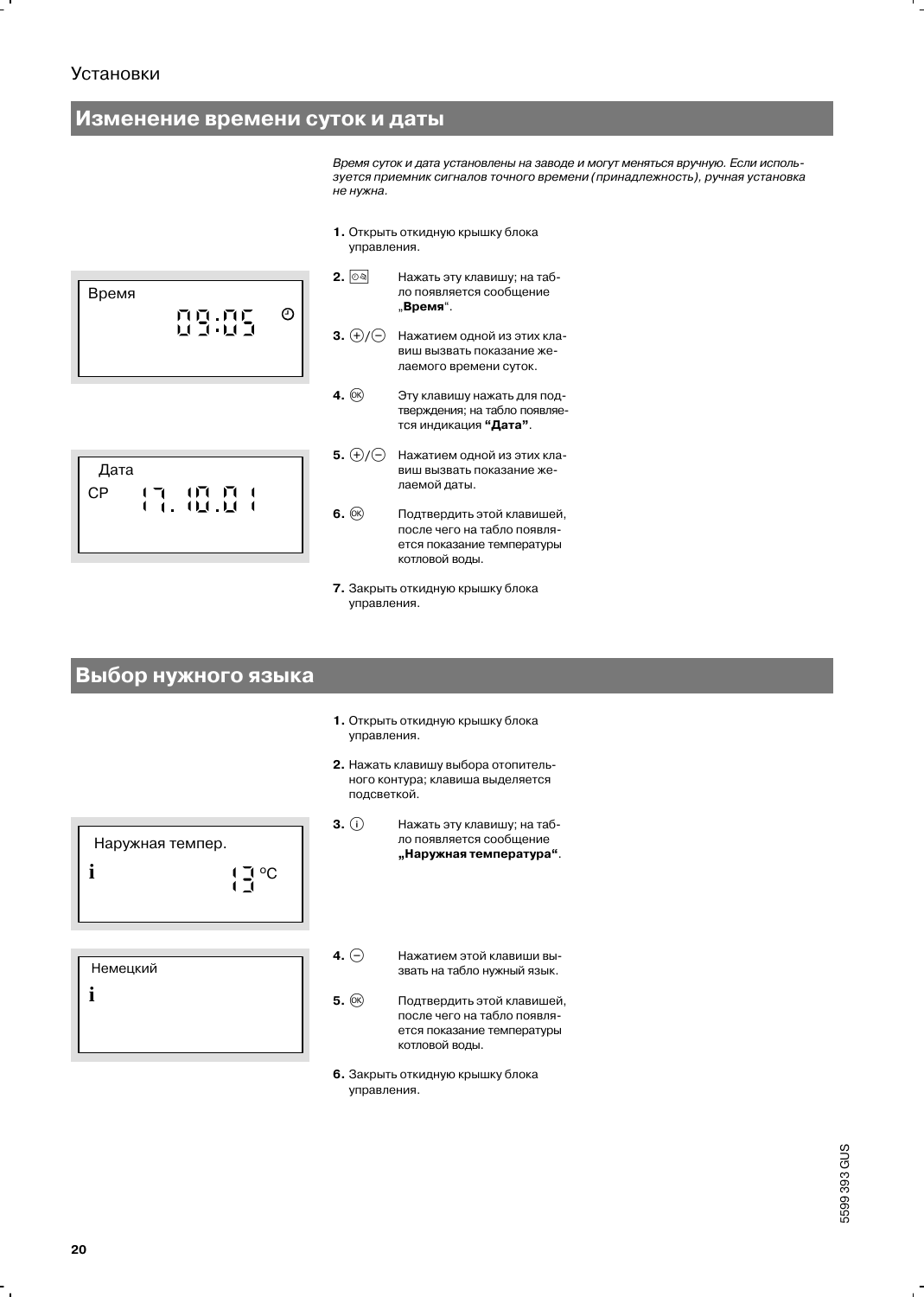## Изменение отопительных характеристик котла

На отопительную характеристику водогрейного котла влияют температура наружного воздуха и установки уровня и наклона его графической отопительной характеристики. Графические отопительные характеристики отражают связь между наружной температурой и температурой котловой воды или температурой подачи. Упрощенно можно сказать, что чем ниже наружная температура, тем выше температура котловой воды или подачи.

Если Вас не устраивает температура помещения, настроенная на длительный период отопительного сезона, то можно изменить параметры отопительной характеристики. Прежде чем снова менять параметры отопительной характеристики, следует в течение длительного времени понаблюдать за измененным поведением отопительной установки.

Кратковременные изменения температуры помещения выполняются с помощью вращающейся ручки "", \* или клавиши ", ", " (см. раздел "Изменение температуры помещения" на стр. 8).

#### **Указание!**

В состоянии при поставке параметры отопительной характеристики установлены следующим образом: наклон=1,4, уровень =0.

Показанные отопительные характеристики действительны при следующих установках:

- уровень отопительной характеристики = 0
	- При другой установке уровня характеристики параллельно сдвигаются в вертикальном направлении.
- $\blacksquare$  нормальная температура помещения = ок. 20 °С.



Наклон отопительной характеристики обычно находится:

- для систем внутрипольного отопления в области (A),
- в низкотемпературных отопительных установках (согласно Положению об отопительных установках) в области ®,
- в отопительных установках с температурой котловой воды более 75 °С в области ©.

#### $\rightarrow$  Примеры

- дом с хорошей теплоизоляцией на защищенной от погодных влияний местности (при радиаторном отоплении): наклон=1,2
- дом на незашишенной от погодных влияний местности или со старой отопительной установкой (при радиаторном отоплении): наклон=1,6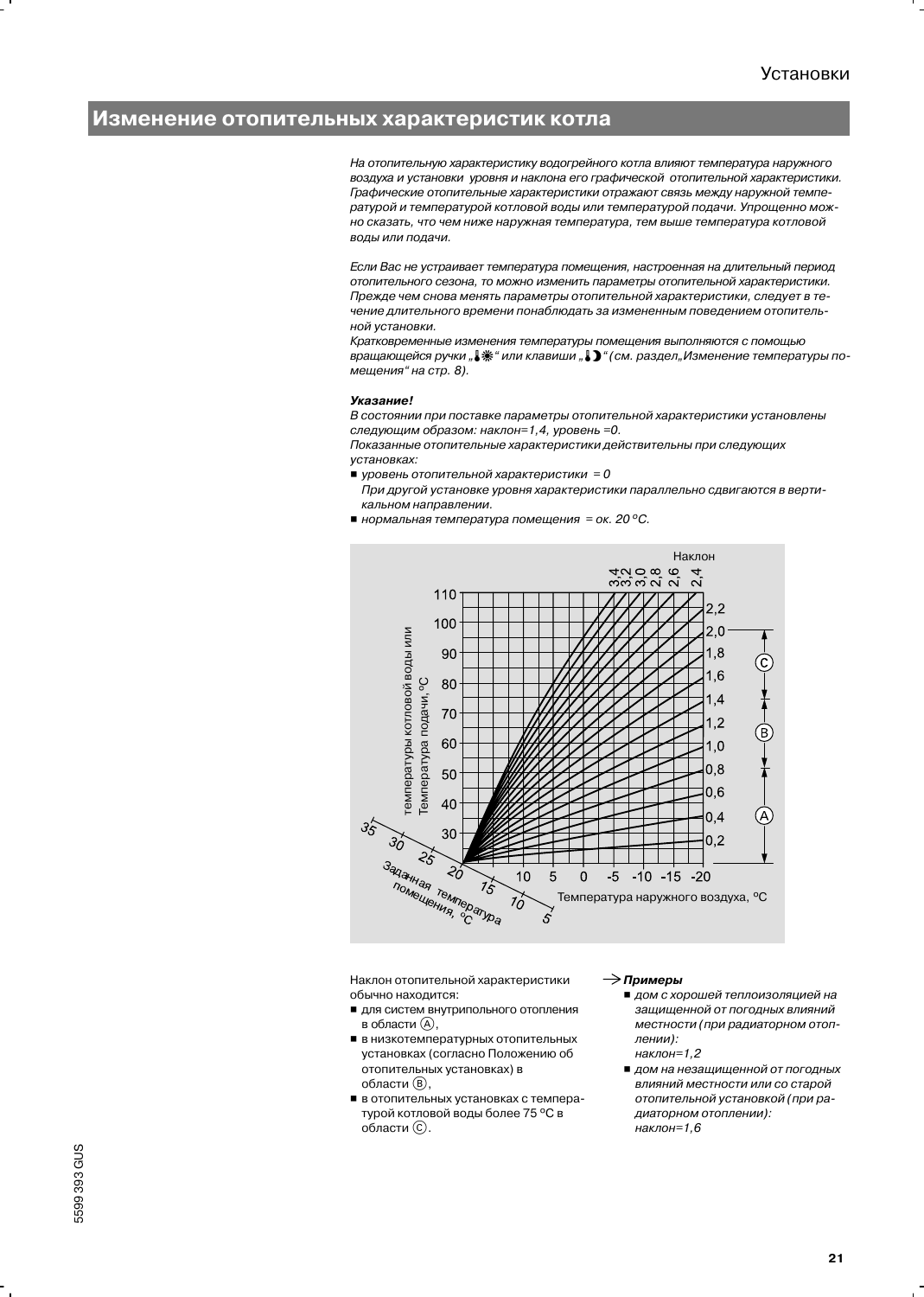# **Установки**

# Изменение отопительных характеристик котла (продолжение)

 $3.  $\boxed{\mathbb{Z}}$$ 

Изменение поведения отопительной установки путем настройки отопительной характеристики

- 1. Открыть откидную крышку блока управления.
- 2. Нажать клавишу выбора отопительного контура; клавиша выделяется подсветкой.



口

- вызвать на табло "Наклон кривой отоп." (наклон отопительной характеристики) или  $\mathbb Z$ эту клавишу, чтобы вызвать "Уровень крив. отоп."
	- (уровень отопительной характеристики).

Нажать эту клавишу, чтобы

- 4.  $\oplus$ / $\ominus$ Нажатием одной из этих клавиш вывести на табло нужное значение.
- $5.$   $\circledR$ Подтвердить этой клавишей, после чего на табло появляется показание температуры котловой воды.
- 6. Закрыть откидную крышку блока управления.

> Установку отопительной характеристики просим производить по таблице "Необходимо изменить отопительную характеристику, потому что ... " на стр. 23.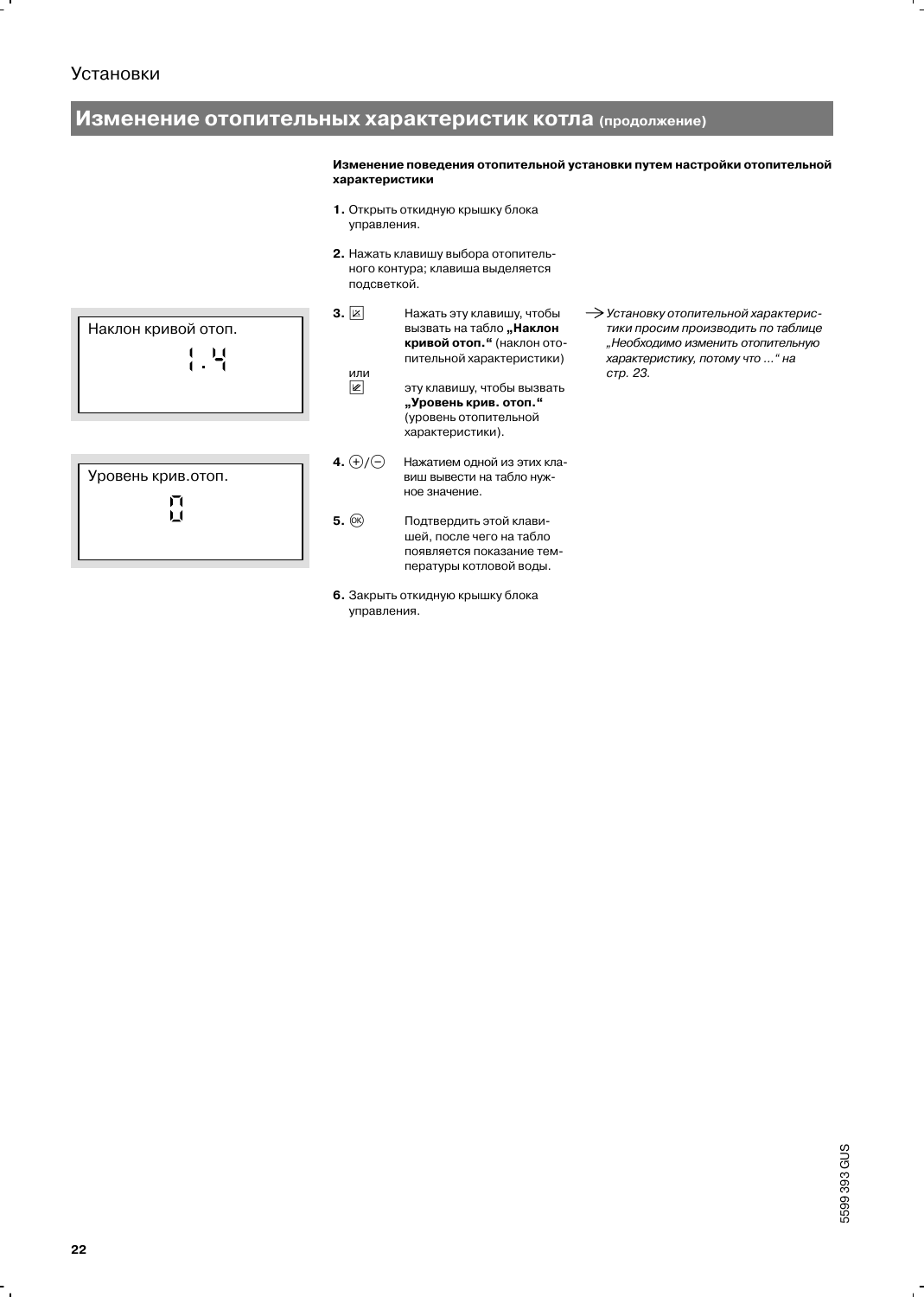۰.

# Изменение отопительных характеристик (продолжение)

| Необходимо изменить отопитель-<br>ную характеристику, потому что                                                                | Принимаемые меры                                                                                                                                                                  | Пример                                                                         |
|---------------------------------------------------------------------------------------------------------------------------------|-----------------------------------------------------------------------------------------------------------------------------------------------------------------------------------|--------------------------------------------------------------------------------|
| получаемая температура котловой<br>воды в холодный период года<br>слишком низка                                                 | Установить наклон отопительной ха-<br>рактеристики на следующее более<br>высокое значение                                                                                         | Наклон кривой отопл.<br>$\frac{1}{1}$                                          |
| получаемая температура котловой<br>воды в холодный период года<br>слишком высока                                                | Установить <b>наклон</b> отопительной ха-<br>рактеристики на следующее более<br>низкое значение                                                                                   | Наклон кривой отопл.                                                           |
| получаемая температура котловой<br>воды в <b>переходный период</b> и в<br>холодный период года слишком<br>низка                 | Установить уровень отопительной ха-<br>рактеристики на какое-либо более<br>высокое значение (например, +3 K)                                                                      | Уровень крив.отоп.                                                             |
| получаемая температура котловой<br>воды в <b>переходный период</b> и в<br>холодный период года слишком<br>высока                | Установить уровень отопительной ха-<br>рактеристики на какое-либо <b>более</b><br>низкое значение (например, -3 К)                                                                | Уровень крив.отоп.                                                             |
| получаемая температура котловой<br>воды в переходный период слиш-<br>ком низка, но в холодный период<br>года находится в норме  | Установить <b>наклон</b> отопительной ха-<br>рактеристики на следующее более<br>низкое значение, а ее уровень на<br>какое-либо <b>более высокое</b> значение<br>(например, +3 К). | Наклон кривой отопл.<br>$\begin{smallmatrix} 1 & 7 \\ 1 & 7 \end{smallmatrix}$ |
|                                                                                                                                 |                                                                                                                                                                                   | Уровень крив.отоп.                                                             |
| получаемая температура котловой<br>воды в переходный период слиш-<br>ком высока, но в холодный период<br>года находится в норме | Установить наклон отопительной ха-<br>рактеристики на следующее более<br>высокое значение, а ее уровень на<br>какое-либо более низкое значение<br>(например, -3 К).               | Наклон кривой отопл.<br>$\frac{1}{1}$                                          |
|                                                                                                                                 |                                                                                                                                                                                   | Уровень крив.отоп.                                                             |

۰.

 $\cdot$  .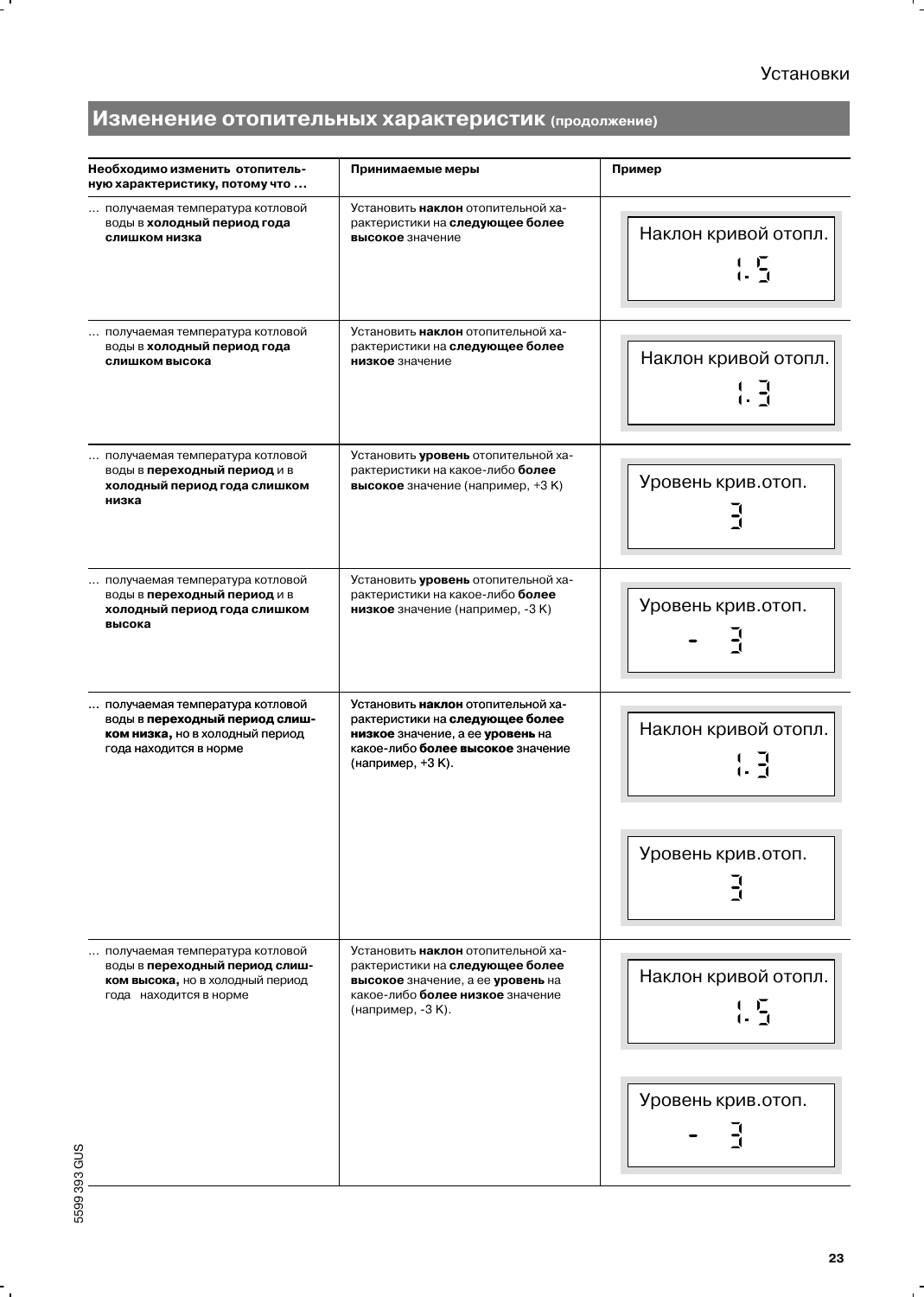# Опрос температур и режимов работы

В зависимости от подключенных компонентов отопительной установки и произведенных настроек можно опрашивать следующие мгновенные значения температуры и режимы работы:

- $\blacksquare$  Nº абонента
- программу отпуска с указанием дня отъезда и приезда
- задействованную программу отпуска
- наружную температуру
- температуру котловой воды
- температуру отходящих газов
- $\blacksquare$  датчик 17А
- $\blacksquare$  датчик 17В
- температуру горячей воды
- температуру горячей воды 1 - температуру горячей воды 2
- температуру подачи
- температуру помещения
- наработку горелки
	- 1-й ступени
- 2-й ступени
- количество запусков горелки
- расход топлива
- время суток
- $\blacksquare$  дату
- включенное/выключенное состояние горелки
	- 1-й ступени
	- 2-й ступени
- включенное/выключенное состояние выхода 20
- включенное/выключенное состояние выхода 29
- открытое/закрытое состояние выхода 52 ■ включенное/выключенное состояние циркуляционного насоса греющего контура емкостного водонагревателя
- включенное/выключенное состояние циркуляционного насоса контура водоразбора ГВС
- включенное/выключенное состояние циркуляционного насоса отопительного контура
- открытое/закрытое состояние
- смесителя
- $\blacksquare$  язык
- 1. Открыть откидную крышку блока управления.
- 2. Нажать клавишу выбора отопительного контура; клавиша выделяется подсветкой.
- $3.$  (i) Нажать эту клавишу; на табло появляется сообщение "Наружная температура".
- 4.  $\oplus$ / $\ominus$ Для опроса других параметров нажать одну из этих клавиш.
- $5.$  (i) При нажатии этой клавиши Вы выходите из режима опроса. На табло появляется индикация температуры котловой воды.
- 6. Закрыть откидную крышку блока управления.
- $\rightarrow$ при работе с контроллером отопительных контуров Vitotronic 050
- $\rightarrow$ если сделан соответствующий ввод
- $\rightarrow$ если программа отпуска активизирована
- $\rightarrow$ если есть соответствующий датчик
- → если есть соответствующий датчик
- $\rightarrow$ если есть соответствующий датчик
- если подключено 2 датчика температуры емкостного водонагревателя.
- $\rightarrow$ если отопительный контур имеет смеситель
- > если есть устройство дистанционного управления Vitotrol
- > С помощью (+) выведенную на табло наработку горелки можно сбросить  $B.0$ ".
- > если фирма по отопительной технике произвела соответствующую настройку

 $\rightarrow$  0  $\triangleq$  закрыт, 1 - 99 (%), 100  $\triangleq$ открыт

Наружная темпер. i **ロ**°C

24

5599 393 GUS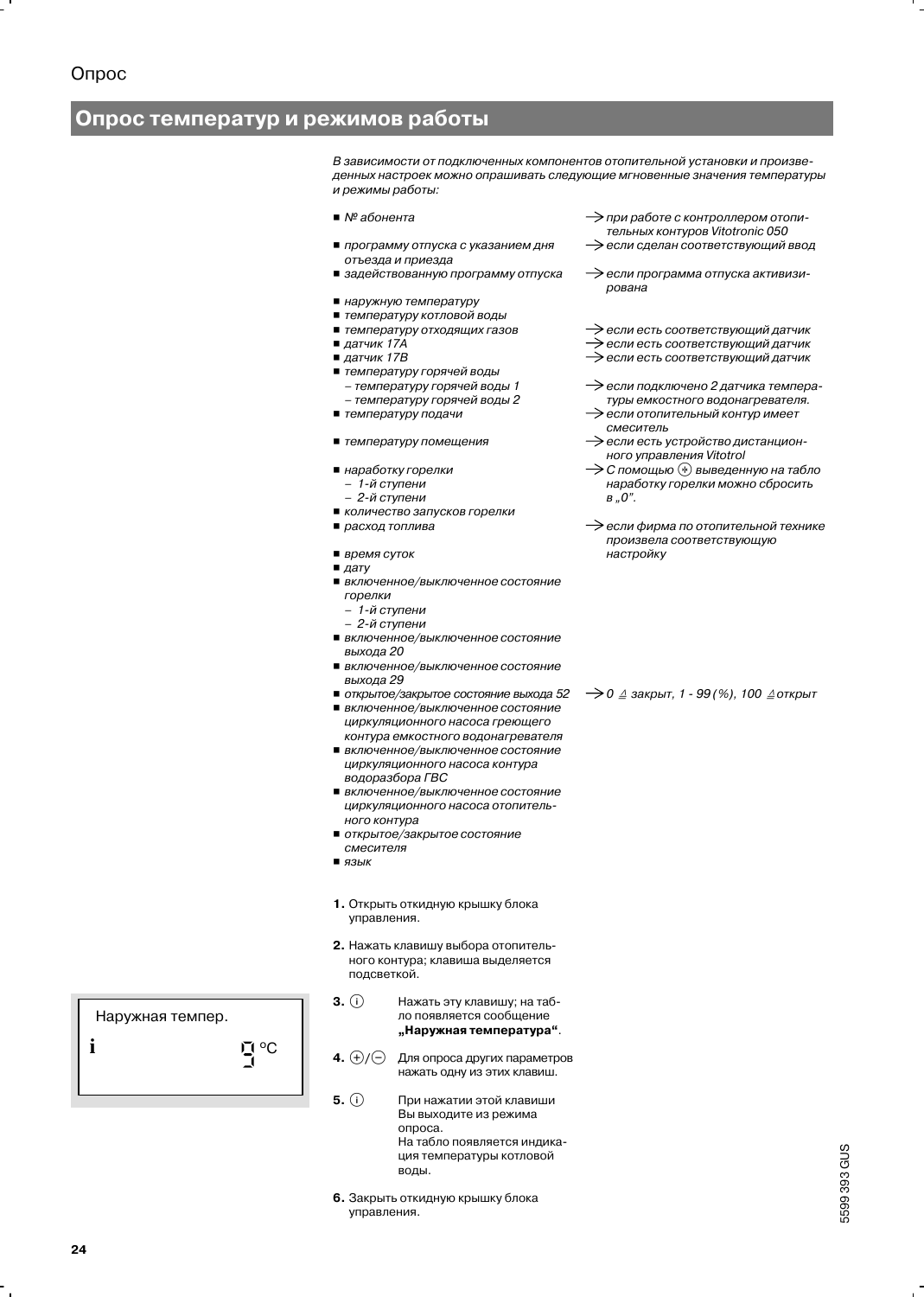# Специальные сообщения

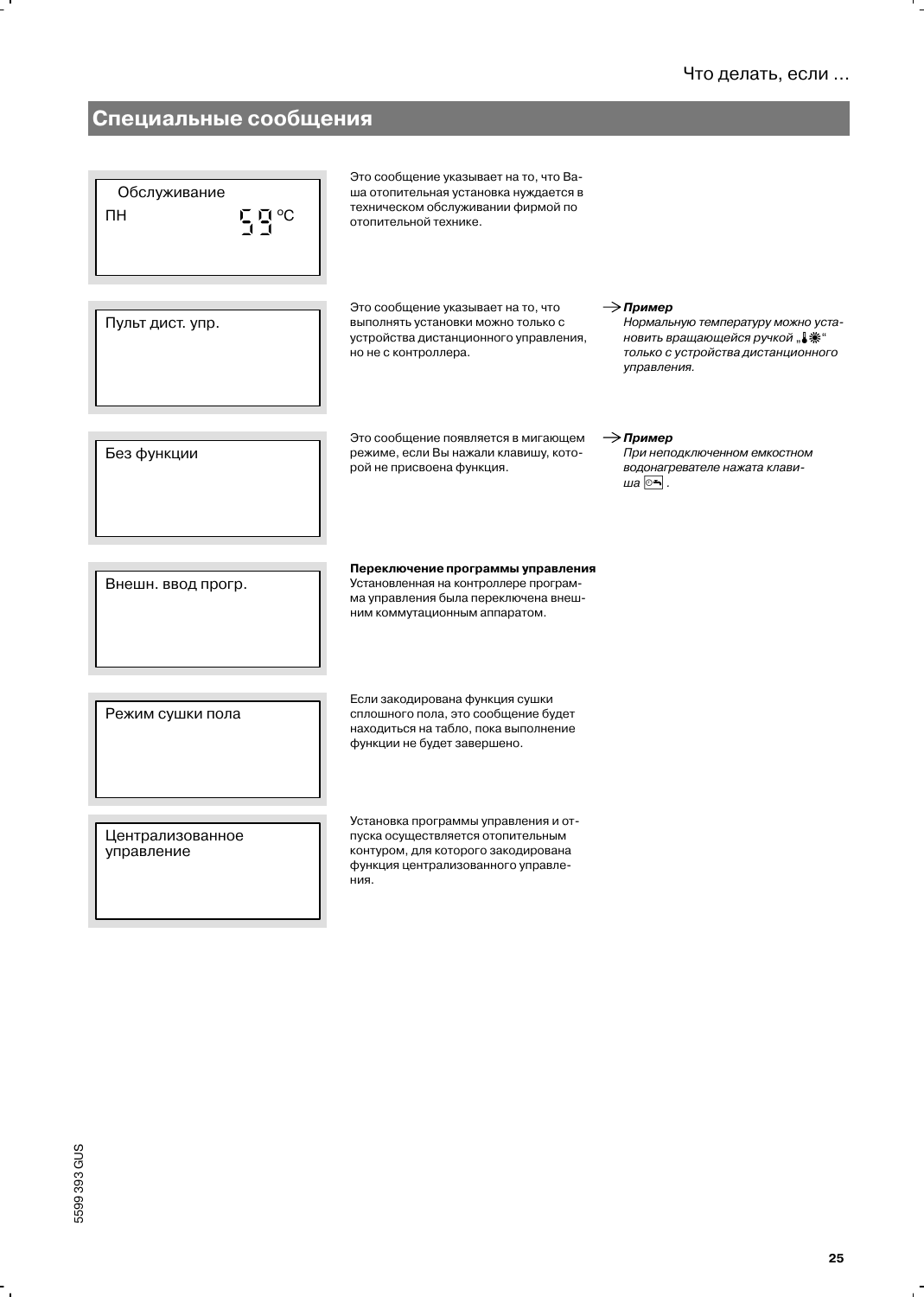# Диагностика и устранение неисправностей

 $2.$  (i)



В случае неисправности отопительной установки эта неисправность отображается на табло, а также сигнализируется миганием красной лампы сигнализации неисправности (см. стр. 5).

Вы можете сами опросить и считать код неисправности и сообщить его своей фирме по отопительной технике.

 $\rightarrow$  Пример

 $\exists$ 

묭

или 묨

Индикация неисправности Номер неисправности

Обозначение датчика

Короткое замыкание

> Запрос "Квитировать?" служит для то-

го, чтобы Вы подтвердили факт фик-

Если неисправность не будет устра-

Красный индикатор неисправности

мигает до тех пор, пока неисправ-

ность не будет устранена.

нена, то в 7.00 следующего дня вновь

появится сообщение о неисправности.

Разрыв цепи

сации неисправности.

Указание!

≙ обозначение штекера

1. Открыть откидную крышку блока управления.

| Датчик котла |  |
|--------------|--|
|              |  |
|              |  |

| Квитировать? Да |  |
|-----------------|--|
|                 |  |
|                 |  |

| Нажать эту клавишу для    |
|---------------------------|
| проведения диагностики.   |
| Источник неисправности    |
| выводится на табло обыч-  |
| ным текстом и в виде кода |
| неисправности.            |
|                           |

- $3.$   $(R)$ Подтвердить этой клавишей; на табло появляется "Квитировать? Да".
- 4.  $\oplus$ / $\ominus$ Нажатием одной из этих клавиш подтвердить ("Да") или отменить ("Нет") квитирование.
- $5.$   $@$ Подтвердить этой клавишей, после чего на табло появляется показание температуры котловой воды.
- 6. Закрыть откидную крышку блока управления.

### Вызов квитированного сигнала неисправности

сообщения о неисправности.

 $1.$   $(R)$ Эту клавишу нажимать при-> Неисправность выводится на табло. мерно в течение 2 с. 2.  $\oplus$ / $\ominus$ Нажатием одной из этих кла-> В случае наличия нескольких неисправвиш вызвать на табло другие ностей.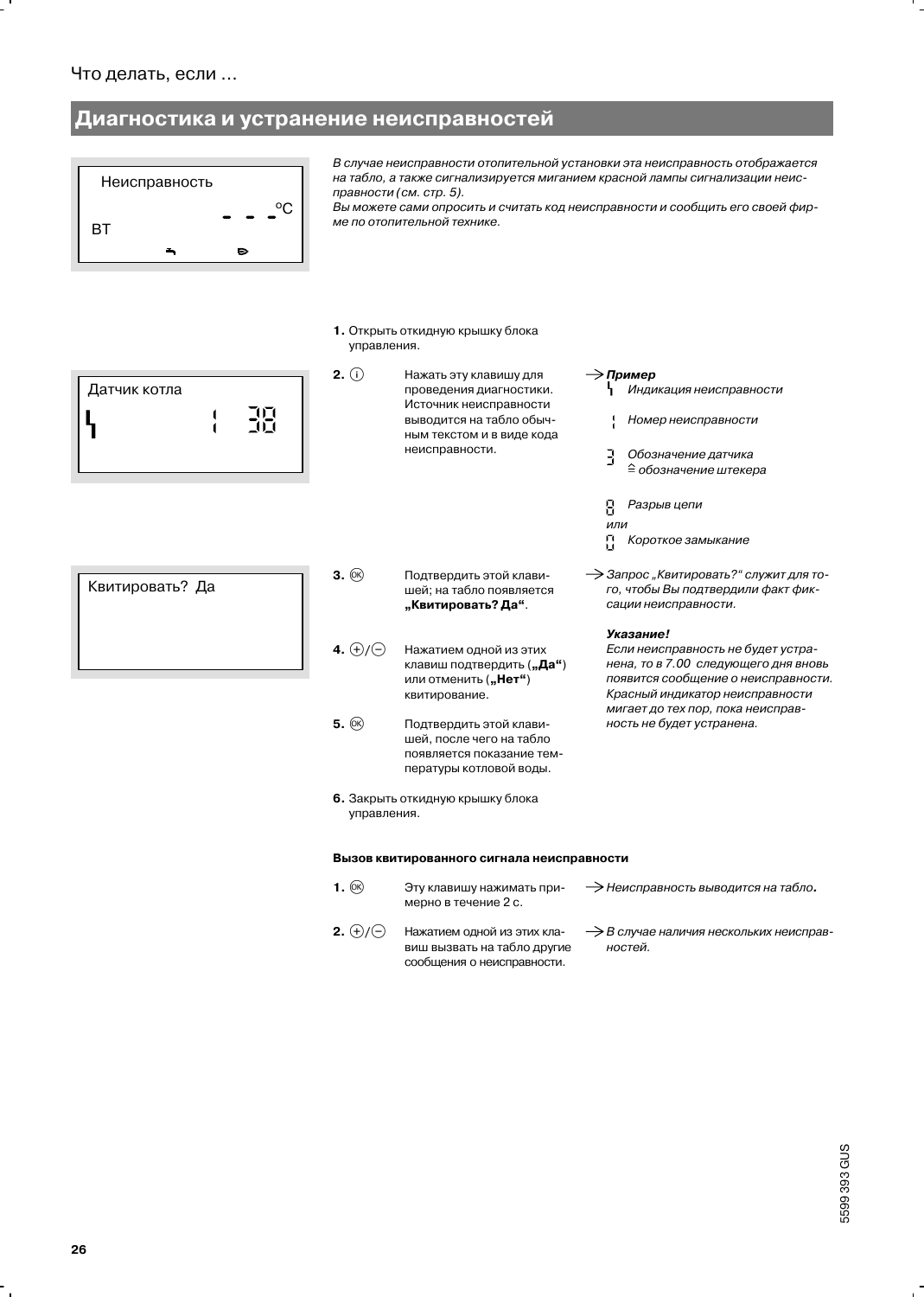۰.

# Диагностика и устранение неисправностей (продолжение)

| Что делать, если                                                                                 | Причина неисправности                                                                                                             | Способ устранения неисправности                                                                                                                                                                                                                                                             |
|--------------------------------------------------------------------------------------------------|-----------------------------------------------------------------------------------------------------------------------------------|---------------------------------------------------------------------------------------------------------------------------------------------------------------------------------------------------------------------------------------------------------------------------------------------|
| отопительная установка не<br>включается                                                          | Выключен сетевой выключатель " Ф" на<br>контроллере                                                                               | Включить                                                                                                                                                                                                                                                                                    |
|                                                                                                  | Выключен главный выключатель, если<br>имеется (за пределами места<br>установки)                                                   | Включить главный выключатель                                                                                                                                                                                                                                                                |
|                                                                                                  | Сработал предохранитель в распреде-<br>лительном электрическом устройстве<br>(предохранитель домового ввода) или в<br>контроллере | Сообщить на фирму по отопительной<br>технике                                                                                                                                                                                                                                                |
| горелка не включается или<br>включается нерегулярно                                              | Неправильные программирование или<br>настройка контроллера                                                                        | Проверить и при необходимости ис-<br>править установку программы управ-<br>ления и программирование блока<br>управления                                                                                                                                                                     |
|                                                                                                  | Неисправен регулятор тяги Vitoair<br>(только в случае водогрейного котла,<br>имеющего горелку с поддувом)                         | Сообщить на фирму по отопительной<br>технике. Переключить Vitoair на ручной<br>режим, для чего вдавить вращающуюся<br>ручку (А) на двигателе и, пройдя<br>позицию " -   ", повернуть ручку до упора.                                                                                        |
|                                                                                                  | Неисправность контроллера                                                                                                         | По согласованию с Вашей фирмой по<br>отопительной технике можно, переведя<br>испытательную кнопку для трубо-<br>чиста "" в положение " " (см. стр. 5),<br>временно эксплуатировать водогрей-<br>ный котел в режиме с постоянной<br>температурой (заслонку оставить в<br>открытом положении) |
|                                                                                                  | Отсутствует топливо                                                                                                               | Для жидкого котельного топлива/сжи-<br>женного газа:<br>Проверить запасы топлива и при необ-<br>ходимости дополнительно заказать.<br>Для природного газа:<br>Открыть запорный газовый кран или,<br>при необходимости, обратиться в газо-<br>снабжающую организацию.                         |
| горелка работает, но горячей воды<br>нет (только в установках с емкост-<br>ным водонагревателем) | Неправильные программирование или<br>настройка контроллера                                                                        | Проверить и при необходимости ис-<br>править программу выдержек времени<br>для приготовления горячей воды<br>(стр. 12 и 15) и температуру горячей<br>воды (стр. 18)                                                                                                                         |
|                                                                                                  | Неисправен датчик температуры емкост-<br>ного водонагревателя                                                                     | Сообщить на фирму по отопительной<br>технике                                                                                                                                                                                                                                                |

۰.

- 1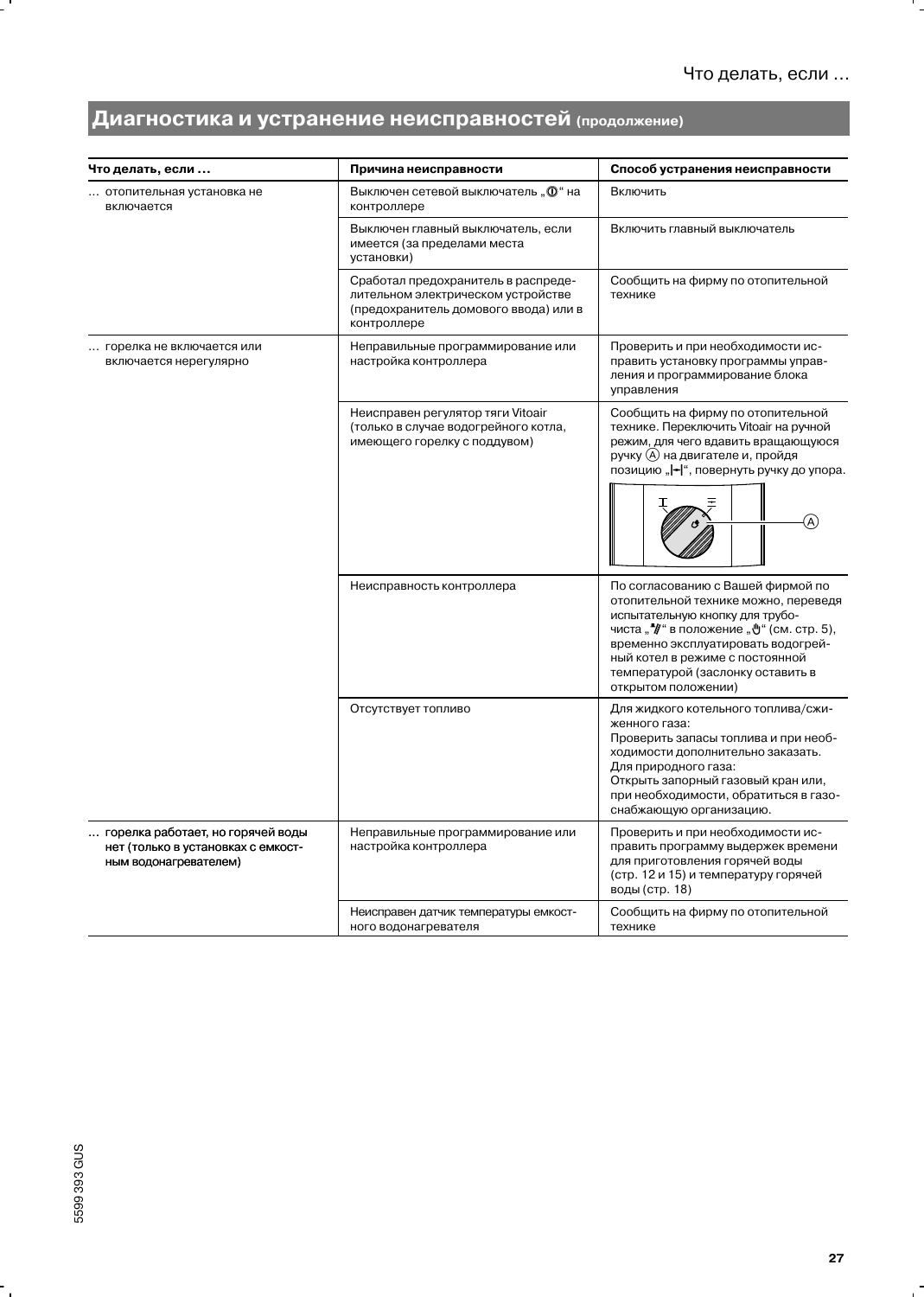$\cdot$  .

# Диагностика и устранение неисправностей (продолжение)

| Что делать, если                                                                                                                                                       | Причина неисправности                                                                                                                              | Устранение неисправности                                                                                                                                                                                                                                                                                                                                                                                                                                                                                                                                                                    |
|------------------------------------------------------------------------------------------------------------------------------------------------------------------------|----------------------------------------------------------------------------------------------------------------------------------------------------|---------------------------------------------------------------------------------------------------------------------------------------------------------------------------------------------------------------------------------------------------------------------------------------------------------------------------------------------------------------------------------------------------------------------------------------------------------------------------------------------------------------------------------------------------------------------------------------------|
| горелка не запускается; красный<br>индикатор неисправности на кон-<br>троллере (см. стр. 5) мигает и горит<br>красная лампа сигнализации неис-<br>правности на горелке | Неудачный пуск горелки                                                                                                                             | Нажатием кнопки снятия сигнала неис-<br>правности попытаться перезапустить<br>горелку; у горелки с поддувом эта<br>кнопка находится на лицевой стороне<br>колпака горелки, у атмосферной горел-<br>ки - на переднем щитке водогрейного<br>котла.<br>Если горелка после нажатия кнопки<br>снятия сигнала неисправности не пере-<br>запустилась, проверить пункты, приве-<br>денные в разделе "Ввод отопительной<br>установки в эксплуатацию", после чего<br>повторить попытку перезапуска.<br>Если и эта попытка закончится неуда-<br>чей, обратиться на фирму по отопи-<br>тельной технике. |
| в помещениях холодно, хотя горелка<br>работает                                                                                                                         | Неправильно установлено время суток                                                                                                                | Правильно установить время суток<br>(CTp. 20)                                                                                                                                                                                                                                                                                                                                                                                                                                                                                                                                               |
|                                                                                                                                                                        | Установлена программа управле-<br>ния "→" или " $\circlearrowright$ " (соответствующая<br>клавиша выделена подсветкой)                             | Настроить программу<br>управления "ША" (стр. 6)                                                                                                                                                                                                                                                                                                                                                                                                                                                                                                                                             |
|                                                                                                                                                                        | Только для работы с емкостным водо-<br>нагревателем:<br>приоритет функции приготовления го-<br>рячей воды<br>(на табло выведен символ <del>-</del> | Дождаться нагрева емкостного<br>водонагревателя<br>(символ <del>-</del> на табло гаснет)                                                                                                                                                                                                                                                                                                                                                                                                                                                                                                    |
|                                                                                                                                                                        | Выключен сетевой выключатель элек-<br>тропривода смесителя                                                                                         | Включить сетевой выключатель,<br><b>I</b> ≙ включен                                                                                                                                                                                                                                                                                                                                                                                                                                                                                                                                         |
| температура помещения при низкой<br>температуре наружного воздуха<br>недостаточно высока                                                                               | Неправильная настройка отопительных<br>характеристик                                                                                               | Проверить и при необходимости<br>изменить настройку отопительных<br>характеристик (стр. 21)                                                                                                                                                                                                                                                                                                                                                                                                                                                                                                 |
|                                                                                                                                                                        | Неправильные программирование или<br>настройка контроллера                                                                                         | Проверить и при необходимости изме-<br>нить температуры (стр.8), настройку<br>программы выдержек времени (стр. 12)<br>или программы управления (стр. 7)                                                                                                                                                                                                                                                                                                                                                                                                                                     |
| в дневное время холодно, в ночное<br>тепло                                                                                                                             | Неправильно установлено время суток                                                                                                                | Правильно установить время суток<br>$($ CTD. $20)$                                                                                                                                                                                                                                                                                                                                                                                                                                                                                                                                          |
|                                                                                                                                                                        | Неправильные программирование или<br>настройка контроллера                                                                                         | Проверить и при необходимости изме-<br>нить температуры (стр. 8), настройку<br>программы выдержек времени (стр.12)<br>или программы управления (стр. 7)                                                                                                                                                                                                                                                                                                                                                                                                                                     |
| на табло появляется мигающее<br>сообщение "Неисправность"                                                                                                              | Неисправность отопительной установки                                                                                                               | Записать код неисправности и уведо-<br>мить фирму по отопительной технике<br>(стр. 26)                                                                                                                                                                                                                                                                                                                                                                                                                                                                                                      |
| на табло контроллера появляется<br>сообщение "Без функции""                                                                                                            | Нажатой клавише не присвоена функ-<br>ция, например, нажата клавиша   ®<br>неподключенном емкостном водона-<br>гревателе                           |                                                                                                                                                                                                                                                                                                                                                                                                                                                                                                                                                                                             |

۰.

 $\ddot{\phantom{0}}$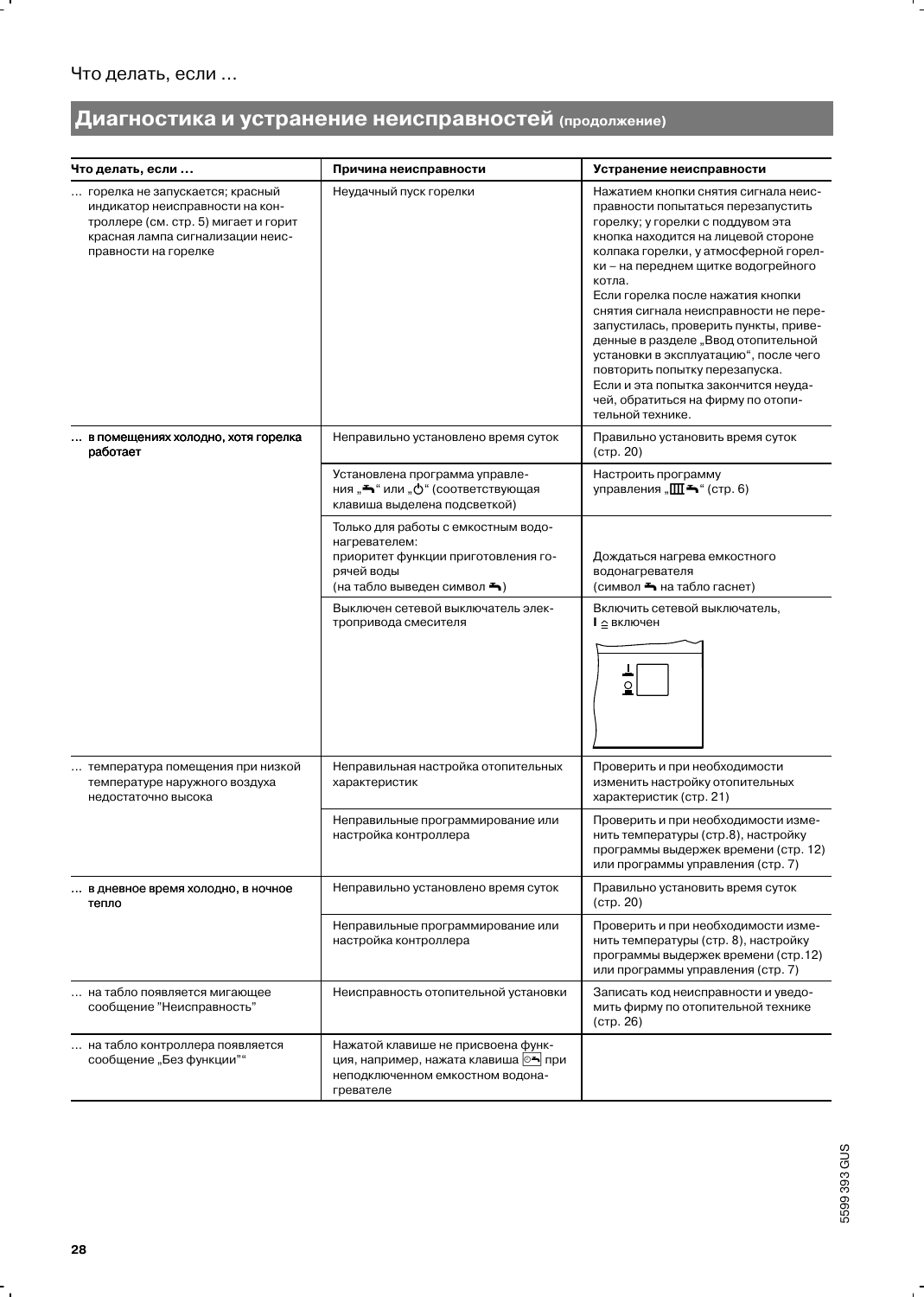# Указания по техническому обслуживанию отопительной установки, чистке оборудования и удалению аккумуляторной батареи

### Техническое обслуживание

Техническое обслуживание отопительной установки предписано Положением об отопительных установках и стандартами DIN 4755, DIN 4756 и DIN 1988-8.

Для обеспечения бесперебойного, энергосберегающего и экологически чистого режима отопления мы рекомендуем регулярно проводить техническое обслуживание Вашей отопительной установки. Для этого лучше всего заключить с Вашей фирмой по отопительной технике договор о техническом обслуживании.

### Эксплуатационный контроль

Пользователи установок номинальной тепловой мощностью более 50 кВт, эксплуатируемых в многоквартирных домах или нежилых зданиях, согласно Положению об отопительных установках обязаны не реже одного раза в полгода проводить обслуживание (эксплуатационный контроль) установки силами специалиста или проинструктированного лица.

Следующие виды эксплуатационного контроля надлежит проводить ежемесячно:

- многократный контроль давления установки
- контроль работоспособности предохранительного клапана
- контроль работоспособности регулировочных устройств
- контроль и, при необходимости, доуплотнение всех уплотнительных прокладок
- КОНТООЛЬ ПОИТОЧНО-ВЫТЯЖНОЙ ВЕНТИЛЯции помещения установки (см. указание по технике безопасности на стр. 2).
- контроль работоспособности устройства нейтрализации конденсата
- контроль уровня заполнения нейтрализирующего средства.

### Водогрейный котел

Каждый водогрейный котел необходимо регулярно очищать, иначе по мере его загрязнения повышается температура отходящих газов, а следовательно и потеря энергии.

Мы рекомендуем использовать термометр для отходящих газов.

Контролировать температуру отходящих газов можно датчиком температуры отходящих газов (принадлежность). Контроль температуры отходящих газов позволяет определить неправильную настройку горелки и степень загрязнения водогрейного котла.

Повышенная температура отходящих газов из-за загрязнения водогрейного котла или неправильно настроенной горелки приводит к уменьшению его к.п.д. В таком случае необходимо очистить водогрейный котел или заново отрегулировать горелку.

Встроенный счетчик наработки регистрирует наработку горелки. Чем больше наработка горелки, тем меньше потери на поддержание готовности (нормативные показатели см. в VDI 2067).

### Чистка

Оборудование можно чистить стандартным хозяйственным чистящим средством (пользоваться абразивными чистящими средствами запрещается).

#### Указание по удалению аккумуляторной батареи

В прибор стационарно встроена аккумуляторная батарея, не содержащая вредных вешеств.

Согласно административному предписанию отработанные аккумуляторные батареи подлежат сдаче на специальный приемный пункт.

Демонтаж отработанных аккумуляторных батарей должен выполняться уполномоченным квалифицированным персоналом.